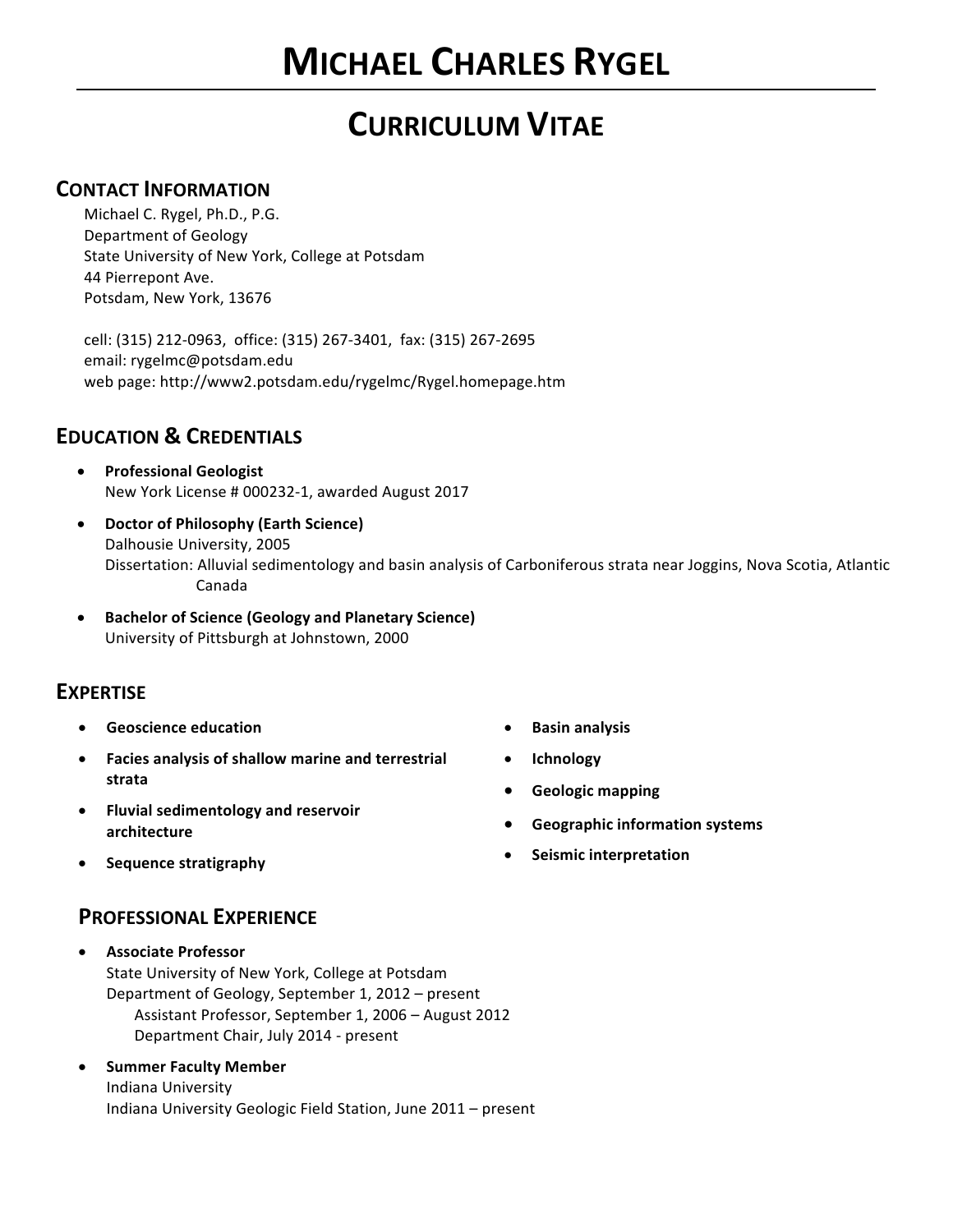- **Consultant** Devon Energy Geoscience Technology, Strategic Services Division, June 2011 - November 2013 **Post-Doctoral Research Associate** University of Nebraska-Lincoln Department of Geosciences, June 2005 - September 2006 • **Geoscience Intern** ChevronTexaco Energy Technology Company, Subsurface Characterization Team, Summer 2004 • **Instructor** Dalhousie University Department of Civil Engineering, Summer 2004 **•** Adjunct Instructor University of Pittsburgh at Johnstown Department of Geology and Planetary Sciences, Spring 2002 • **Graduate Teaching Assistant** Dalhousie University Department of Earth Sciences, 2000-2004 **•** Associate Instructor Indiana University Department of Geological Sciences, Summer 2000 **COURSES TAUGHT**
	- **Physical Geology (GEOL 103)** SUNY Potsdam, Fall 2015-present
	- **Historical Geology (GEOL 204)** SUNY Potsdam, Spring 2007-present
	- **Sedimentary Geology (GEOL 301)** SUNY Potsdam, Fall 2006 - present
	- Field Geology in the Rocky Mountains (G429) Indiana University, Summer 2000 (Associate Instructor); Summer 2011 – present (Instructor)
	- Geographic Information Systems (GEOL 340) SUNY Potsdam, Spring 2008-present
	- **Environmental Geology Problems (GEOL 421)** SUNY Potsdam, Fall 2014
	- **Geologic Maps and Cross-Sections (GEOL 303)** SUNY Potsdam, Fall 2012 – Fall 2015
	- **Field Geology (GEOL 300)** SUNY Potsdam, Fall 2007 - Fall 2011
- **Geology of Nova Scotia (GEOL 395)** SUNY Potsdam, Spring 2009 & 2011
- **Dynamic Earth (GEOL 125)** SUNY Potsdam, Fall 2006 - Fall 2010
- **Natural Disasters (GEOL 195)** SUNY Potsdam, Spring 2007
- **•** Introduction to Geology for Engineers (MINE **3500)** Dalhousie University, Summer 2004
- **•** Explorations in Geology (GEOL 0080) University of Pittsburgh at Johnstown, Spring 2002
- **Lab Instruction Graduate Teaching Assistant** Dalhousie University, 2000-2004, Dalhousie Integrated Science Program (DISP: SCIE 1500X/Y.30), Earth Sciences Field School (ERTH 2000.015F), Structural Geology (ERTH 3140), and Sediments and Sedimentary Rocks (ERTH 2203)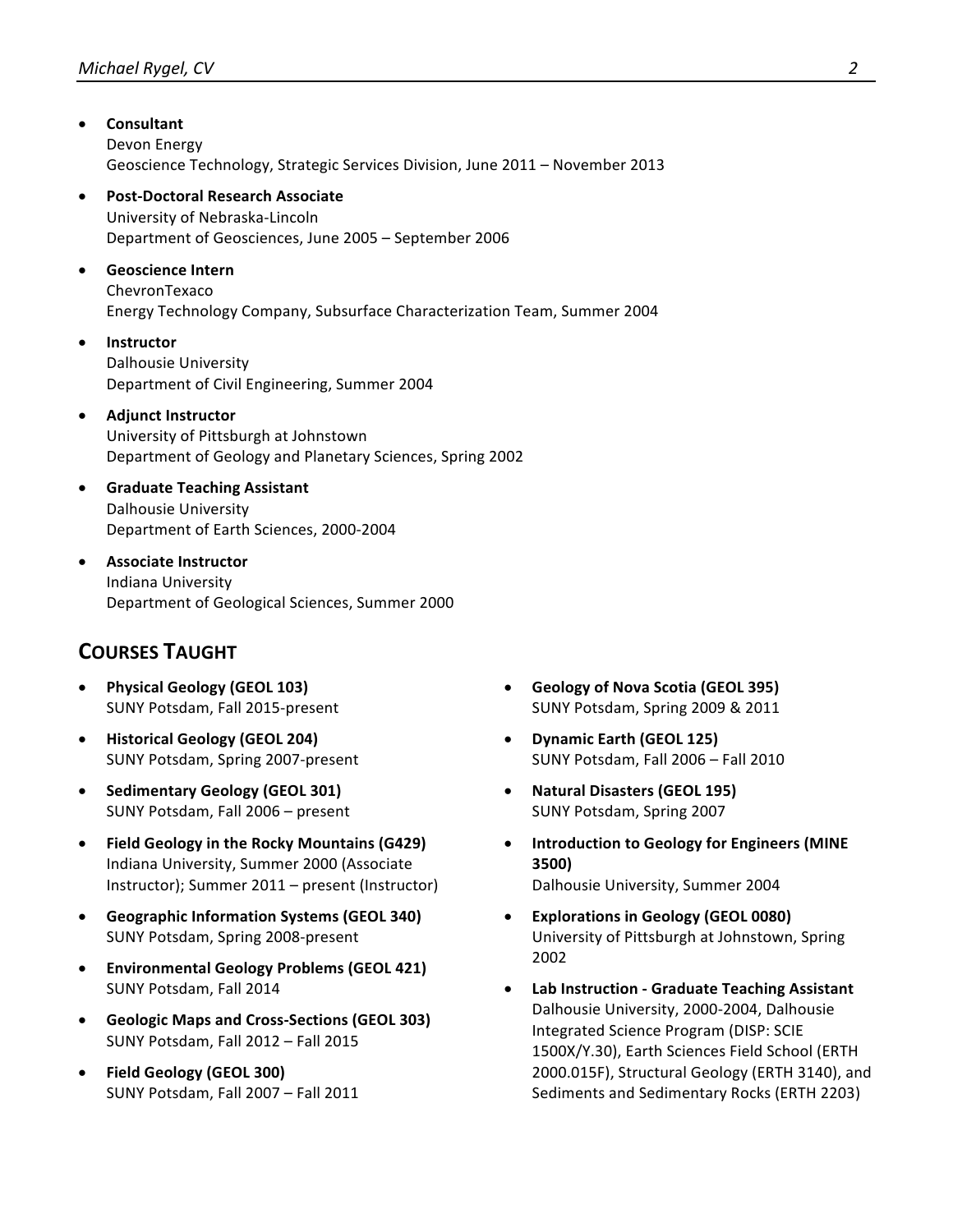### PEER-REVIEWED PUBLICATIONS - Undergraduates under my supervision in italics

- Gibling, M.R., Culshaw, N., Pascucci, V., Waldron, J.F.W., and Rygel, M.C., submitted, The Maritimes Basin of Atlantic Canada: Basin Creation and Destruction in the Collisional Zone of Pangea, in in Miall, A. (ed.), Sedimentary Basins of the United States and Canada, Amsterdam, Elsevier.
- Davies, N.S., Gibling, M.R., McMahon, W.J., Slater, B.J., Long, D.G.F., Bashforth, A.R., Berry, C.M., Falcon-Lang, H.J., Gupta, S., Rygel, M.C., and Wellman, C.H., 2017, Discussion on 'Tectonic and environmental controls on Palaeozoic fluvial environments: reassessing the impacts of early land plants on sedimentation': Journal of the Geological Society, v. 174, http://geoscienceworld.org/georef/2017-039863
- **Rygel, M.C.**, *Lally, C.*, Gibling, M.R., Ielpi, A., Calder, J.H., and Bashforth, A., 2015, Sedimentology and stratigraphy of the type section of the Pennsylvanian Boss Point Formation, Joggins Fossil Cliffs, Nova Scotia: Atlantic Geology, v. 51, p. 1-43.
- Allen, J.P., Fielding, C.R., Gibling, M.R., Rygel, M.C., 2014, Recognizing products of paleoclimate fluctuation in the fluvial stratigraphic record: an example from the Pennsylvanian to lower Permian of Cape Breton Island, Nova Scotia: Sedimentology, v. 61, p. 1332-1381.
- Ielpi, A., Gibling, M.R., Bashforth, A., *Lally, C.*, **Rygel, M.C.**, and Al-Silwadi, S., 2014, Early Pennsylvanian braided rivers shaped by woody accumulations: Architecture of the Boss Point Formation, Atlantic Canada: Sedimentology, v. 61, p. 1659-1700.
- Gibling, M.R., Davies, N.S., Falcon-Lang, H.J., Bashforth, A.R., DiMichele, W.A., Rygel, M.C., and Ielpi, A., 2014, Palaeozoic co-evolution of rivers and vegetation: a synthesis of current knowledge: Proceedings of the Geologists Association, v. 125, no. 5-6, p. 524-533.
- **Rygel, M.C.**, *Sheldon, E.P.*, Stimson, M.R., Calder, J.H., Ashley, K.T., and *Salg, J.*, 2014, The Pennsylvanian Springhill Mines Formation: Sedimentological framework of a portion of the Joggins Fossil Cliffs UNESCO World Heritage Site: Atlantic Geology, v. 50, p. 249-289.
- Allen, J.P., Fielding, C.R., **Rygel, M.C.**, and Gibling, M.R., 2013, Deconvolving signals of tectonic and climatic controls from continental basins: an example from the late Paleozoic Cumberland Basin, Atlantic Canada: Journal of Sedimentary Research, v. 83, p. 847-872.
- Tibert, N.E., **Rygel, M.C.**, Sanders, S.C., Elrick, S.D., Nelson, J., 2013, Temporal and spatial distribution of ostracodes across the Pennsylvanian-Permian boundary interval in eastern North America: International Journal of Coal Geology, v. 119, p. 93-105.
- Waldron, J.W.F., **Rygel, M.C.**, Gibling, M.R., and Calder, J.H., 2013, Evaporite tectonics and the late Paleozoic stratigraphic development of the Cumberland basin, Appalachians of Atlantic Canada: Geological Society of America Bulletin, v. 125, p. 945-960.
- Allen, J.P., Fielding, C.R., Gibling, M.R. and Rygel, M.C., 2011, Fluvial response to paleo-equatorial climate fluctuations during the Late Paleozoic Ice Age: Geological Society of America Bulletin, v. 128, p. 1524-1538.
- Davies, N. S., Gibling, M. R., and Rygel, M. C., 2011, Alluvial facies evolution during the Palaeozoic greening of the continents: case studies, conceptual models and modern analogues: Sedimentology, v. 58, no. 1, p. 220-258.
- Davies, N. S., Rygel, M. C., and Gibling, M. R., 2011, Marine influence in the Upper Ordovician Juniata Formation (Potters Mills, Pennsylvania); implications for the history of life on land; reply: Palaios, v. 26, no. 10, p. 674-676.
- Fielding, C.R., Allen, J.P., Alexander, J., Gibling, M.R., **Rygel, M.C.**, and Calder, J.H., 2011, Fluvial systems and their deposits in the seasonal tropics and subtropics: modern and ancient examples, in Davidson, S., Leleu, S., and North, C. (eds), From river to rock record; the preservation of fluvial sediments and their subsequent interpretation, SEPM Special Publication 97, p. 89-111.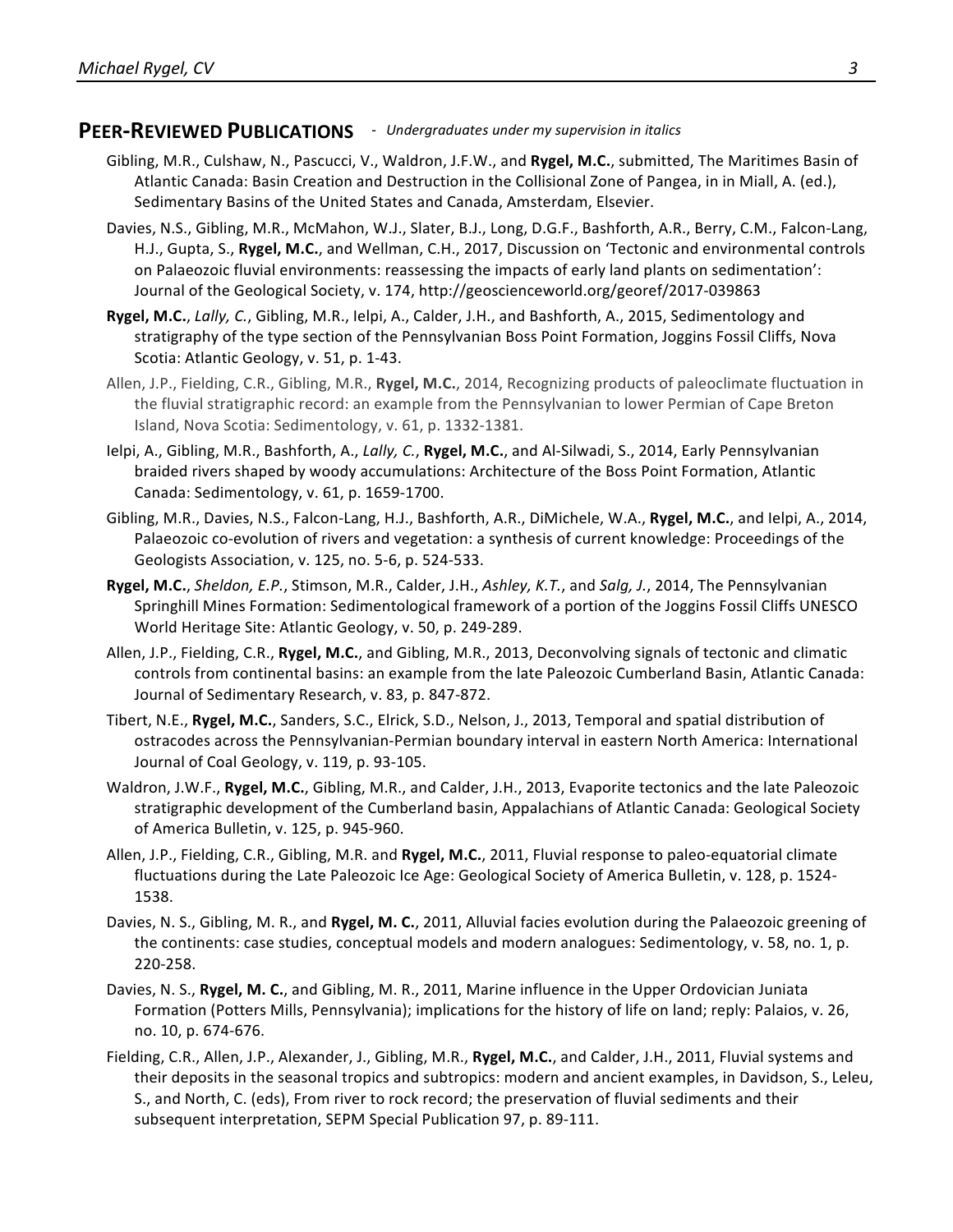- Birgenheier, L.P., Frank, T.D., Fielding, C.R., and Rygel, M.C., 2010, Coupled carbon isotopic and sedimentological records from the Permian system of eastern Australia reveal the response of atmospheric carbon dioxide to glacial growth and decay during the late Palaeozoic Ice Age: Palaeogeography, Palaeoclimatology, Palaeoecology, v. 286, p. 178-193.
- Davies, N.S., Rygel, M.C., and Gibling, M.R., 2010, Marine influence in the Upper Ordovician Juniata Formation (Potters Mills, Pennsylvania): Implications for the history of life on land: Palaios, v. 25, p. 527-539.
- Birgenheier, L.P., Fielding, C.R., Rygel, M.C., Frank, T.D., and Roberts, J., 2009, Evidence for dynamic climate change on sub-10<sup>6</sup>-year scales from the Late Paleozoic glacial record, Tamworth Belt, New South Wales, Australia: Journal of Sedimentary Research, v. 79, p. 56-82.
- Gibling, M.R., and **Rygel, M.C.**, 2008, Late Paleozoic cyclic strata of Euramerica: Gondwanan glacial signatures enhanced during slow-subsidence periods: in Fielding, C.R., Frank, T.D., and Isbell, J., Resolving the Late Paleozoic Ice Age in Time and Space, Geological Society of America Special Publication 441, p. 219-233.
- Waldron, J.W.F. and Rygel, M.C., 2008, Extension, shortening, and salt tectonics at a Paleozoic transcurrent plate boundary: Cumberland Basin, Nova Scotia: v. 27, no. 1, p. 2757-2761.
- Gibling, M.R., Culshaw, N., Rygel, M.C., and Pascucci, V., 2008, The Maritimes Basin of Atlantic Canada: basin creation and destruction in the collisional zone of Pangea, in Miall, A. (ed), Sedimentary Basins of the United States and Canada, Amsterdam, Elsevier, pp. 211-244.
- Fielding, C.R., Frank, T.D., Birgenheier, L.P., Rygel, M.C., Jones, A.T., and Roberts, J., 2008, Stratigraphic imprint of the Late Palaeozoic Ice Age in eastern Australia: a record of alternating glacial and non-glacial climate regime, Journal of the Geological Society of London, v. 165, p. 129-140.
- Fielding, C.R., Frank, T.D., Birgenheier, L.P., **Rygel, M.C.**, Jones, A.T., and Roberts, J., 2008, Stratigraphic record and facies associations of the Late Paleozoic Ice Age in eastern Australia (New South Wales and Queensland), in Fielding, C.R., Frank, T.D., and Isbell, J.L., eds., Resolving the Late Paleozoic Ice Age in Time and Space: Geological Society of America, Special Paper 441, p. 41-57.
- Frank, T.D., Birgenheier, L.P., Montañez, I.P., Fielding, C.R., and Rygel, M.C., 2008, Late Paleozoic climate dynamics revealed by comparison of ice-proximal stratigraphic and ice-distal isotopic records, in Fielding, C.R., Frank, T.D., and Isbell, J.L., eds., Resolving the Late Paleozoic Ice Age in Time and Space: Geological Society of America, Special Paper 441, p. 331-342.
- Rygel, M.C., Fielding, C.R., Bann, K.L., Frank, T.D., Birgenheier, L.P., and Tye, S., 2008, The Lower Permian Wasp Head Formation, Sydney Basin: high-latitude shallow marine sedimentation following the late Asselian-early Sakmarian glacial event in eastern Australia: Sedimentology, v. 55, p. 1517-1540.
- **Rygel, M.C.**, Fielding, Frank, T.D., and Birgenheier, L.P., 2008, The magnitude of Late Paleozoic glacioeustatic fluctuations: A synthesis: Journal of Sedimentary Research, v. 78, p. 500-511.
- Montañez, I.P., Tabor, N.J., Niemeier, D., DiMichele, W.A., Frank, T.D., Fielding, C.R., Isbell, J.L., Birgenheier, L.P., and Rygel, M.C., 2007, CO<sub>2</sub>-forced climate instability and linkages to tropical vegetation during Late Paleozoic deglaciation: Science, v. 315, p. 87-91.
- Rygel, M.C., and Gibling, M.R., 2006, Natural geomorphic variability recorded in a high-accommodation setting: fluvial architecture of the Pennsylvanian Joggins Formation of Atlantic Canada: Journal of Sedimentary Research, v. 76, p. 1230-1251.
- Rygel, M.C., Calder, J.H., Gibling, M.R., Gingras, M.K., and Melrose, C.S.A., 2006, Tournaisian forested wetlands in the Horton Group of Atlantic Canada: *in* Greb, S.F., and DiMichele, W.A., eds., Wetlands Through Time: Geological Society of America, Special Publication 399, p. 103-126.
- **Rygel, M.C.**, and Shipley, B.H., 2005, "Such a section as never was put together before": Logan, Dawson, Lyell, and mid-nineteenth-century measurements of the Joggins section: Atlantic Geology, v. 41, p. 87-102.
- Waldron, J.W.F, and **Rygel, M.C.**, 2005, Role of evaporite withdrawal in the preservation of a unique coal-age succession: Joggins section, Nova Scotia: Geology, v. 33, no. 5, p. 337-340.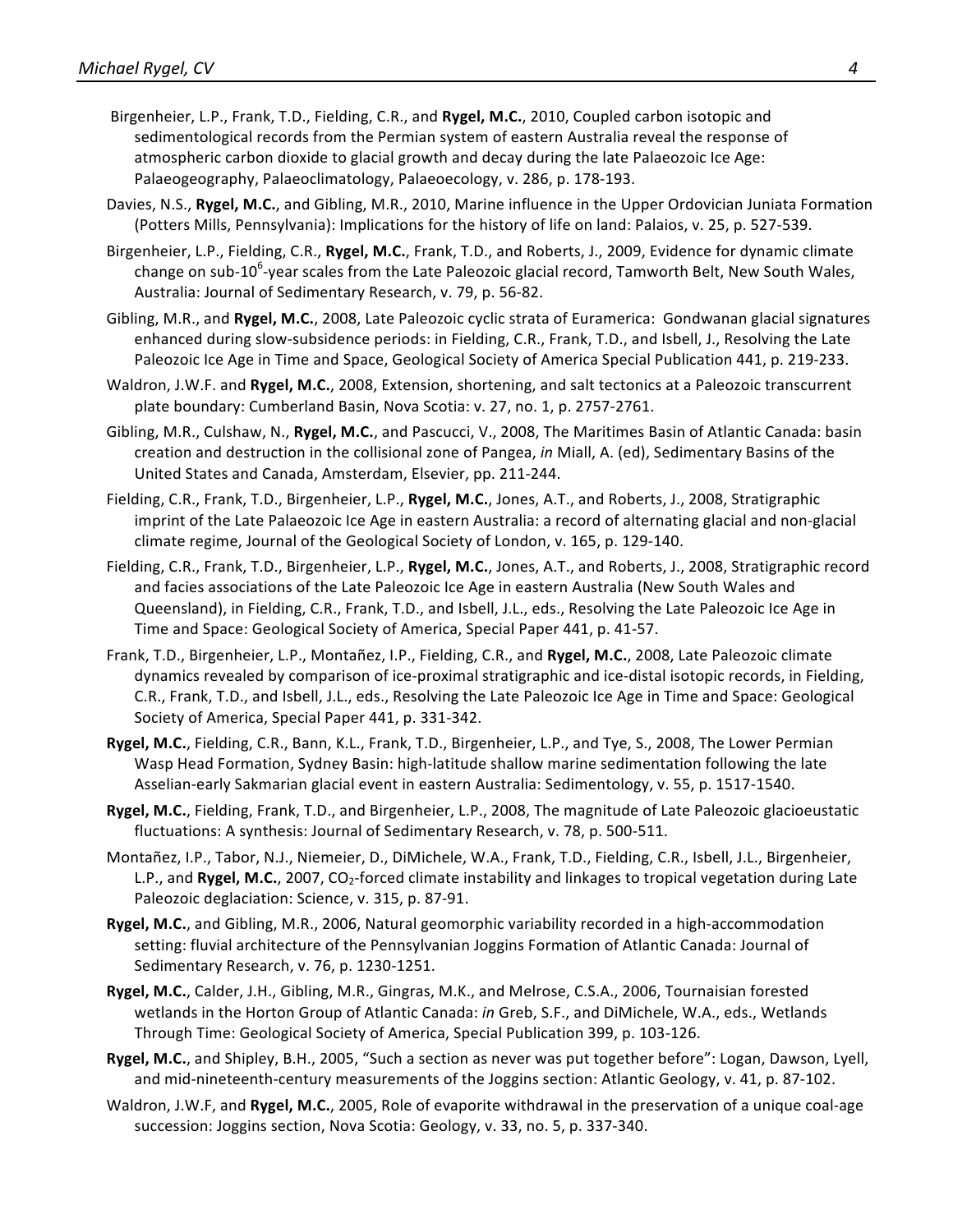- Calder, J.H., Rygel, M.C., Gibling, M.R., Ryan, R.J., Falcon-Lang, H.J., and Hebert, B., 2005, Stratigraphy and sedimentology of Pennsylvanian red beds near Joggins, Nova Scotia: The proposed Little River Formation with redefinition of the Joggins Formation: Atlantic Geology, v. 41, p. 143-167
- Davies, S.J., Gibling, M.R., **Rygel, M.C.**, and Calder, J.H., 2005, The Pennsylvanian Joggins Formation of Nova Scotia: sedimentological log and stratigraphic framework of the historic fossil cliffs: Atlantic Geology, v. 41, 115-142.
- Falcon-Lang, H.J., Rygel, M.C., Calder, J.H., and Gibling, M.R., 2004, An early Pennsylvanian "waterhole" deposit and its fossil biota in a dryland alluvial plain setting, Joggins, Nova Scotia: Journal of the Geological Society of London, v. 161, p. 209-222.
- Falcon-Lang, H.J., Gibling, M.R., **Rygel, M.C.**, Calder, J.H., and Davies, S.J., 2004, A dance to the music of time: Geoscientist, v. 14, p. 4-9.
- **Rygel, M.C.**, Gibling, M.R., and Calder, J.H., 2004, Vegetation-induced sedimentary structures from fossil forests in the Pennsylvanian Joggins Formation, Nova Scotia: Sedimentology, v. 51, p. 531-552.
- **Rygel, M.C.**, and Beuthin, J.D., 2002, Paleopedology of a residual clay associated with the Mississippian-Pennsylvanian (mid-Carboniferous) unconformity, southwestern Pennsylvania: Southeastern Geology, v. 41, p.129-143.

### **REPORTS**

**Rygel, M.C.**, 2011, Devon Energy Confidential Report DCR 11-07G, 65 p.

### **FIELDGUIDES**

- Rygel, M.C., and Beuthin, J.D., 2016, Paleosol development along the Mississippian Pennsylvanian unconformity near Johnstown, Pennsylvania: Field Guide for the 81<sup>st</sup> Annual Field Conference of Pennsylvania Geologists, p. 161-173.
- Calder, J.H., Gibling, M.R., Grey, M., Mukhopadhyay, P.K., Rygel, M.C., Stimson, M.R., 2011, Coals and Organic Deposits of the Joggins Fossil Cliffs World Heritage Site - Field Trip of the Annual Meeting of the Society for Organic Petrology: Nova Scotia Department of Natural Resources, Outside Publication Outside Publication ME 2011-001, 18 p.
- Calder, J.H., Gibling, M.R., and Rygel, M.C., 2005, Field Trip B2 The Joggins Section, Nova Scotia: "Charles Lyell's Galapagos": Atlantic Geoscience Society, Special Publication 28, 43 p.
- Calder, J.H., Rygel, M.C., Falcon-Lang, H.J., Gibling, M.R., Scott, A.C., 2005, The Joggins cliffs of Nova Scotia: a window into the Carboniferous: North American Paleontological Convention Guidebook, 49 p.

#### **CONFERENCE ABSTRACTS** - *Students that I am supervising or co-supervising are in italics*

- *Keough, B.M., King, O.A., Stimson, M.R., Quinton, P.C., and Rygel, M.C., 2018, Sequence stratigraphy of the* Late Carboniferous Clifton Formation, New Brunswick: Geological Society or America Abstracts with Programs. v. 50, no. 2.
- Levesque, E. R., Rygel, M.C., and Quinton, P.C., 2018, Carbon isotopes and sea level history of the Madison Group carbonates from Milligan Canyon, Montana: Geological Society or America Abstracts with Programs. v. 50, no. 2.
- *Peters, L.*, and **Rygel, M.C.**, 2018, The origin and significance of a possible "fireclay" in the Cretaceous Kootenai Formation, SW Montana: Geological Society or America Abstracts with Programs. v. 50, no. 2.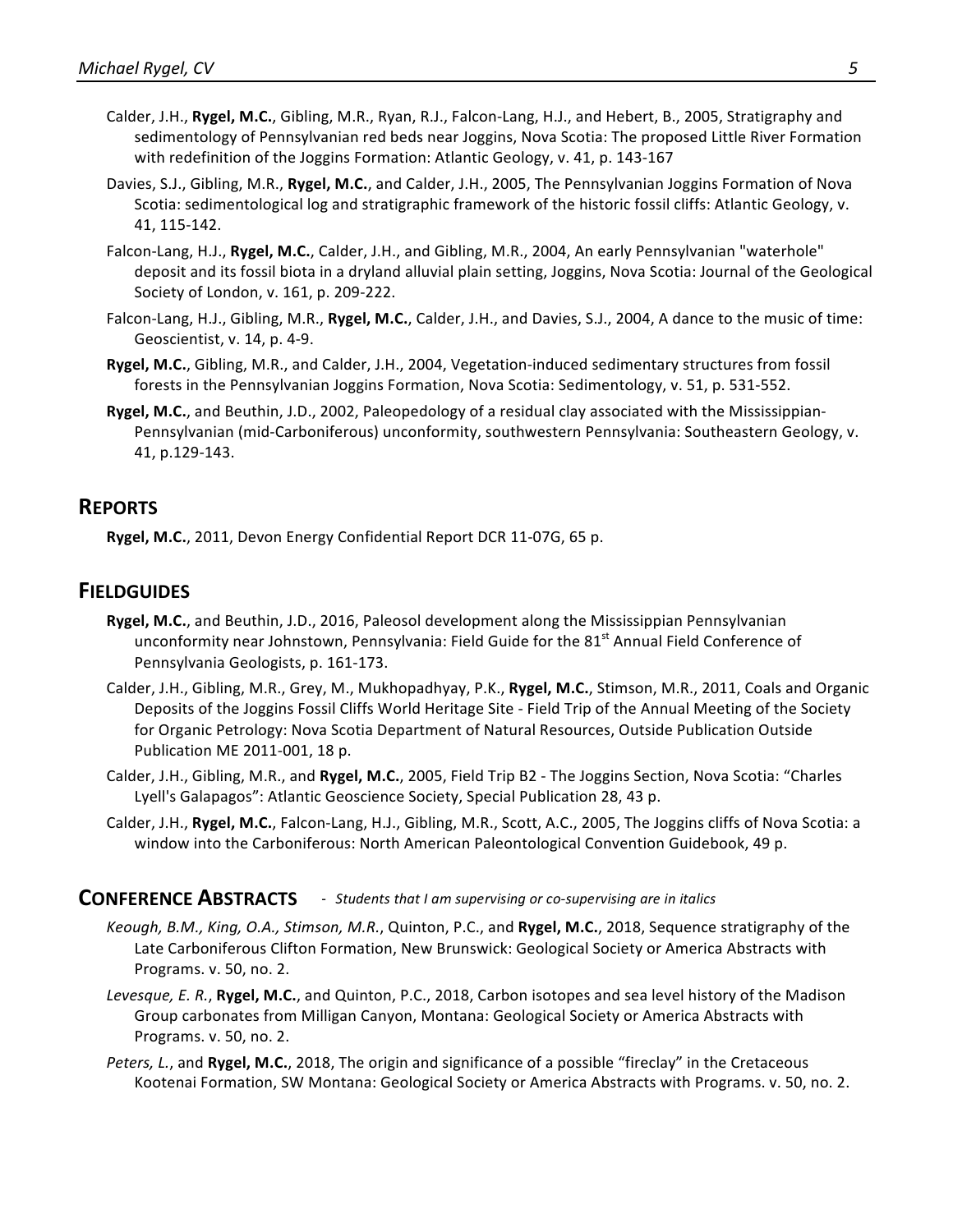- Trop, J.M., Broussard, D., Rygel, M.C., and Daeschler, T., 2016, Paleoenvironmental analysis of Late Devonian tetrapod and fish assemblages from Catskill Formation site in north-central Pennsylvania: Geological Society of America Abstracts with Programs. v. 48, no. 7.
- **Rygel, M.C.**, 2016, Licensure of professional geologists in New York State challenges and opportunities for academic geoscience departments: Geological Society of America Abstracts with Programs. v. 48, no. 2.
- *Grisi, K.C.*, and Rygel, M.C., 2015, Carbon and sulfur geochemistry of possible marine zones within the Pennsylvanian Joggins Formation, Nova Scotia, Canada: Geological Society of America Abstracts with Programs. v. 47, no. 7, p. 537.
- Gibling, M.R., Davies, N.S., Ielpi, A., Simon, S., Bashforth, A., and Rygel, M.C., 2013, Fluvial style and vegetation abundance as a paleoclimate proxy in the Pennsylvanian and early Permian: an evaluation of preservational issues: Geological Society of America, Abstracts with Programs. v. 45, no. 7, p. 301.
- Ielpi, A., Gibling, M.R., Bashforth, A.R., *Lally, C.*, **Rygel, M.C.**, Al-Siwaldi, S., 2013. Architecture of Pennsylvanian vegetation-influenced braided rivers - the Boss Point Formation of Atlantic Canada: 10th International Conference on Fluvial Sedimentology, Leeds, U.K., Abstracts Volume.
- Lally, C., *Brewer, A.*, and Rygel, M.C., 2013, Sedimentology of the Boss Point Formation (Pennsylvanian), Cumberland Basin, Nova Scotia: Geological Society of America, Abstracts with Programs, v. 145, p. 141. *– poster also presented at SUNY Potsdam Learning and Research Fair.*
- **Rygel, M.C.**, 2013, Share and share alike: using Wikimedia Commons to disseminate geophotography: Geological Society of America, Abstracts with Programs, v. 45, no. 7, p. 381.
- *Wagner, E. E.*, **Rygel, M.C.**, Hebert, B.L., and O'Brien, N. R., 2013, Pyritization of a Stigmaria from the Boss Point Formation (Pennsylvanian), Nova Scotia: Geological Society of America, Abstracts with Programs, v. 45, no. 7, p. 589.
- Badger, R.L., Amati, L., Greene, R. A., Kelson, C.R., **Rygel, M.C.**, and Revetta, F., 2011, Outreach programs as a means of long-range recruiting: Geological Society of America, Abstracts with Programs, v. 43, p. 145.
- *Brewer,* A. and Rygel, M.C., 2011, Sandstone petrography of the Pennsylvanian Cumberland Group, Cumberland Basin, Nova Scotia: Geological Society of America, Abstracts with Programs. *– poster also presented at SUNY Potsdam Learning and Research Fair.*
- **Rygel, M.C.**, 2011, Wikimedia Commons: a global repository for geologic images: Geological Society of America, Abstracts with Programs, v. 43, p. 55.
- *Sweeney, S., Armitage, J., Rygel, M.C.,* and Badger, R.L., 2011, New cores and outcrops prove that there is not any Potsdam Sandstone beneath the village of Potsdam, SUNY Potsdam Learning and Research Fair, p. 31.
- *Brewer,* A., *Brink, R.A., Sheldon, E.P., Stephan, E.L.*, and **Rygel, M.C.**, 2010, Petrography of the Mabou and Cumberland Groups (Carboniferous), Cumberland Basin, Nova Scotia, SUNY Potsdam Learning and Research Fair, p. 35.
- *Brink, R.A., Sheldon, E.P., Stephan, E.L., Morris, E.,* and **Rygel, M.C.**, 2010, Pennsylvanian terrestrial ecosystems: A field guide to the Springhill Mines and Ragged Reef Formations, Cumberland Basin, Nova Scotia: Geological Society of America, Abstracts with Programs, v. 42, p. 72.
- Davies, N.S., Rygel, M.C., and Gibling, M.R., 2010, Not the oldest evidence for complex life on land: the Juniata Formation (Upper Ordovician, Pennsylvania): Atlantic Geology, v. 46, p. 47.
- Richard, C.L., Pykles, B.C., Rygel, M.C., and McBride, J.H., 2010, Applicability of Ground Penetrating Radar (GPR) and Geographic Information Systems (GIS) for Documenting and Visualizing Historic Mormon Nauvoo, Illinois: Society for Historical Archaeology Meeting: Amelia Island, Florida.
- *Rockefeller, D.*, **Rygel, M.C.**, and Brown, W., 2010, Human impact in the area surrounding the Hadley Mountain Firetower, SUNY Potsdam Learning and Research Fair, p. 35-36.
- Rygel, M.C., 2010, The geology of Nova Scotia: one of the premier field trips in eastern North America: Geological Society of America, Abstracts with Programs, v. 42, p. 389.
- *Sheldon, E.P., Stephan, E.L., Brink, R.A., Brewer, A.,* and **Rygel, M.C.**, 2010, Fluvial Sedimentology of the Pennsylvanian Joggins, Springhill Mines, and Ragged Reef Formations: Exploring the relationship between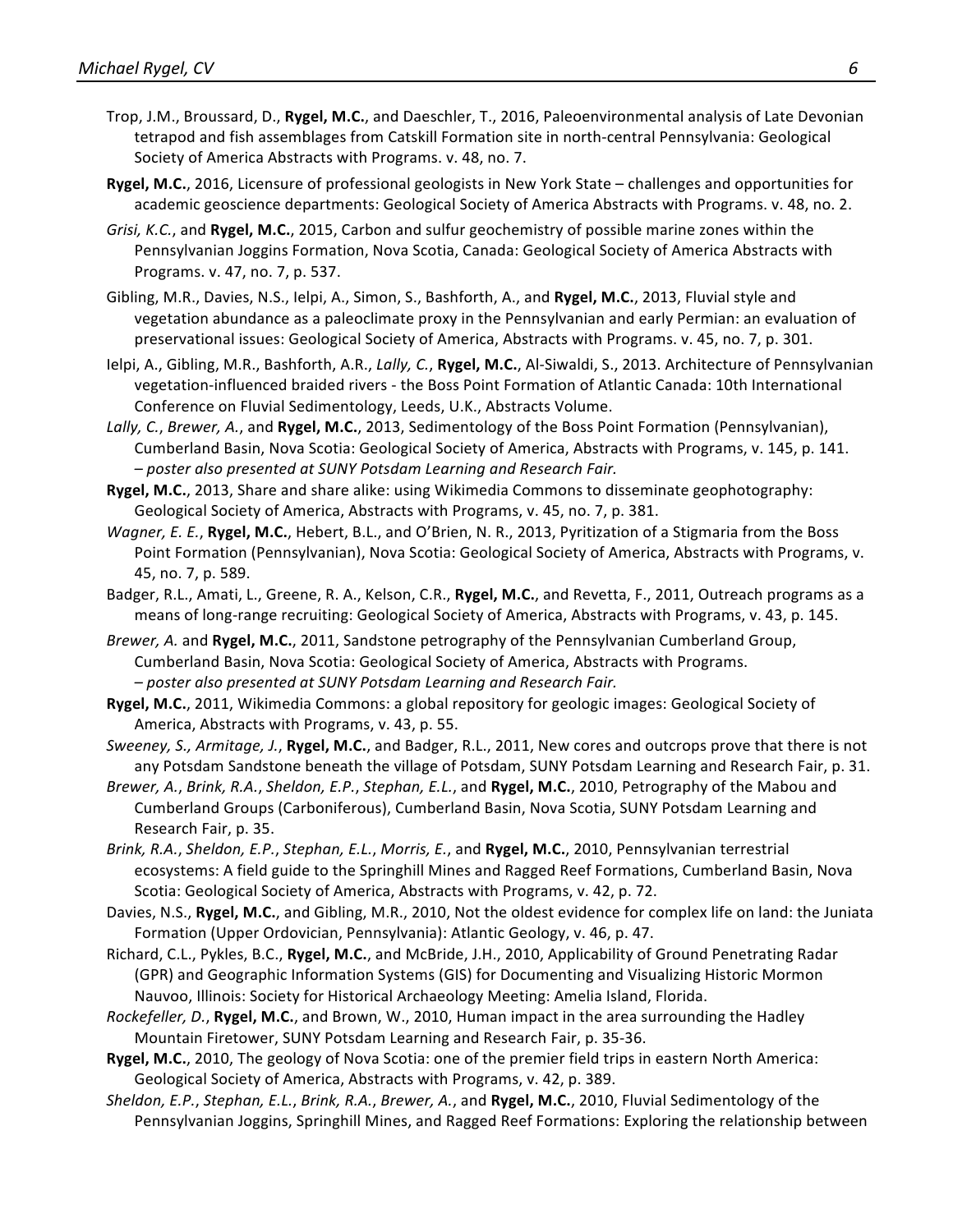paleogeomorphology, Walther's Law, tectonism, and climate change: Geological Society of America, Abstracts with Programs, v. 42, p. 72.

- *Sheldon, E.P., Brink, R.A., Stephan, E.L., Brewer, A.,* and **Rygel, M.C.**, 2010, Fluvial sedimentology of the Pennsylvanian Joggins, Springhill Mines, and Ragged Reef Formations: SUNY Potsdam Learning and Research Fair, p. 36.
- Slane, D.C., 2010, Marginal Marine Facies of the Catskill Formation (Upper Devonian), Tioga County, PA: Collegiate Science and Technology Entry Program, 18th Annual Statewide Student Conference, Bolton Landing, NY, p. 50.
- *Slane, D.C.*, and Rygel, M.C., 2010, Marginal-marine facies of the Catskill Formation (Upper Devonian), Tioga County, PA, SUNY Potsdam Learning and Research Fair, p. 36-37.
- Stephan, E.L., 2010, Sedimentology of the Pennsylvanian Ragged Reef Formation, Cumberland Basin, Nova Scotia, Collegiate Science and Technology Entry Program, 18th Annual Statewide Student Conference, Bolton Landing, NY, p. 50.
- *Werlau, A.*, and Rygel, M.C., 2010, A digital bedrock geology map of New York State, SUNY Potsdam Learning and Research Fair, p. 37.
- Ashley, K.T., Stephan, E.L., Salg, J., and **Rygel, M.C.**, 2009, Depositional Environments and alluvial architecture of the Springhill Mines Formation (Pennsylvanian), Cumberland Basin, Nova Scotia: Geological Society of America - Abstracts with Programs, v. 41, no. 3, p. 27. *– poster also presented at SUNY Potsdam Learning and Research Fair.*
- *Brink, R.A.,* and *Rygel, M.C., 2009, Basin-margin facies* of the Pennsylvanian Ragged Reef Formation, Cumberland Basin, Nova Scotia: Geological Society of America, Abstracts with Programs, v. 41, p. 145.
- *Sheldon, E.P.*, and **Rygel, M.C.,** 2009, The Pennsylvanian Springhill Mines Formation: meandering fluvial systems in a cyclic, coal-bearing succession: Geological Society of America, Abstracts with Programs, v. 41, p. 145.
- *Sheldon, E., Ashley, K.T.,* and **Rygel, M.C.**, 2009, The Springhill Mines Formation, Cumberland Basin, Nova Scotia: evolution of channel body architecture within a Pennsylvanian fluvial system: Geological Society of America - Abstracts with Programs, v. 41, no. 3, p. 27.
	- *– poster also presented at SUNY Potsdam Learning and Research Fair.*
- *Slane, D.C.*, and Rygel, M.C., 2009, Marginal-marine facies of the Catskill Formation (Upper Devonian), Tioga County, Pennsylvania: Geological Society of America, Abstracts with Programs, v. 41, p. 145.
- *Stephan, E.L.*, and **Rygel, M.C.**, 2009, Coarse-grained meandering fluvial systems of the Pennsylvanian Ragged Reef Formation, Cumberland Basin, Nova Scotia: Geological Society of America, Abstracts with Programs, v. 41, p. 145.
- *Stephan, E.L., Ashley, K.T.,* and Rygel, M.C., 2009, Sedimentology of the Pennsylvanian Ragged Reef Formation, Cumberland Basin, Nova Scotia: Geological Society of America, Abstracts with Programs, v. 41, no. 3, p. 27.

*– poster also presented at SUNY Potsdam Learning and Research Fair.*

- **Rygel, M.C.**, and *Ashley, K.T.*, 2008, Sedimentary Rocks in Thin Section, SUNY Potsdam Learning and Research Fair.
- Allen, J., Fielding, C.R., Rygel, M.C., and Gibling, M.R., 2008, Fluvial instability in the paleoequatorial realm of Atlantic Canada during the Late Carboniferous to Early Permian. A record of global climate variation?, Geological Society of America Abstracts with Programs, p. 535.
- Blumberg, E., Chiarenzelli, J., Husinec, A., and Rygel, M.C., 2008, Insight from cores in the Potsdam Group, northern New York: Geological Society of America Abstracts with Programs, v. 40, p. 82.
- *Remington, K.*, Daeschler, E.B., and Rygel, M.C., 2008, Sedimentology of an *Archanodon*-bearing channel body in the Catskill Formation (Upper Devonian) near Steam Valley, PA: Geological Society of America Abstracts with Programs, v. 40, p. 82.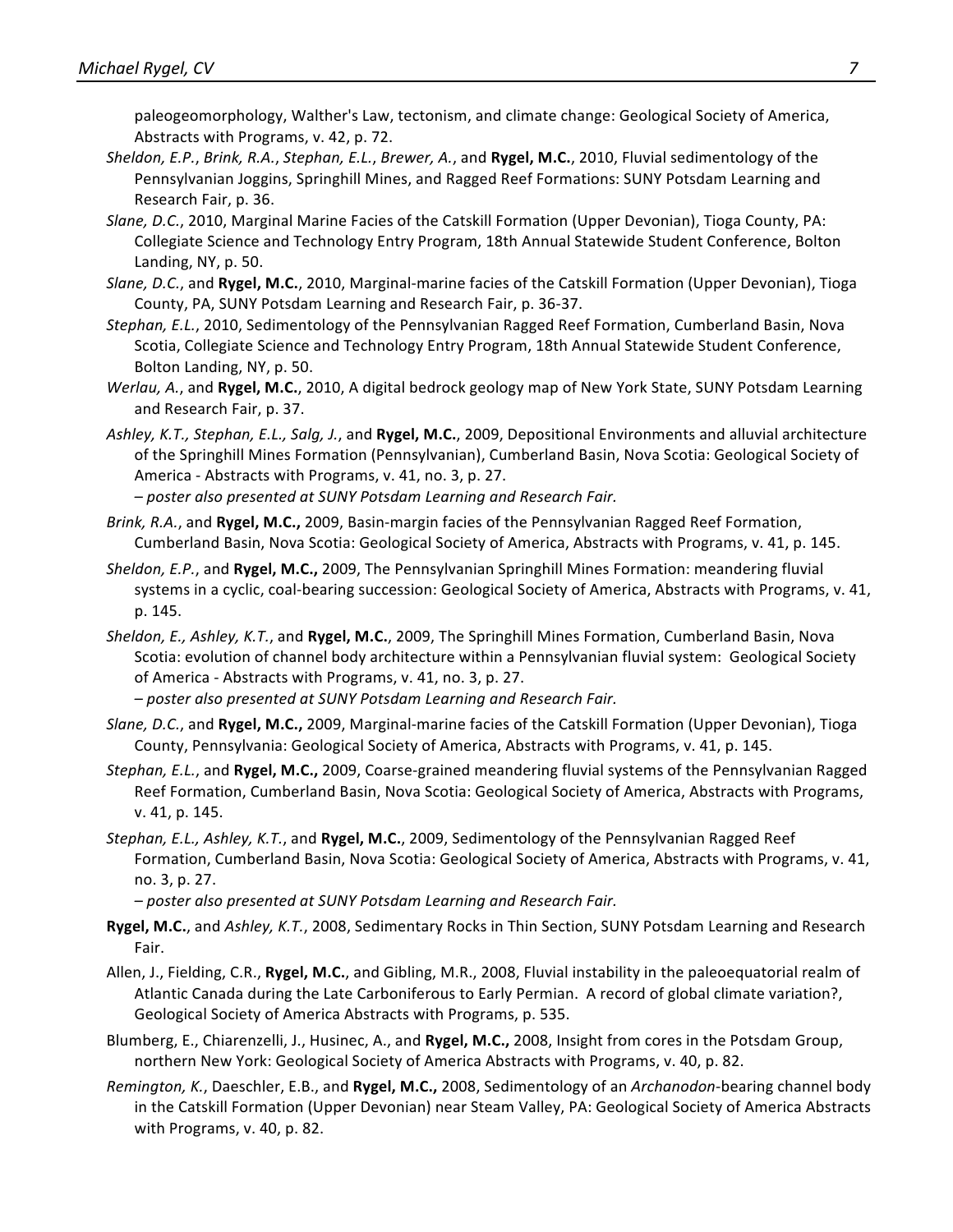- *Salg, J.*, and Rygel, M.C., 2008, Sedimentology of the lower Springhill Mines Formation, Cumberland Basin, Nova Scotia: Geological Society of America Abstracts with Programs, v. 40, p. 82. *– poster also presented at SUNY Potsdam Learning and Research Fair.*
- **Rygel, M.C.**, Fielding, C.R., Frank, T.D., and Birgenheier, L.P., 2007, New insight into the timing, dynamics, and consequences of Late Paleozoic glaciation: Geological Society of America Abstracts with Programs, v. 39, No. 6, p. 354. - invited keynote speech.
- **Rygel, M.C.**, Fielding, C.R., Frank, T.D., and Birgenheier, L.P., 2007, Late Paleozoic sea-level fluctuations: a closer look at glacioeustasy in an icehouse world: Geological Society of America Abstracts with Programs, v. 39, No. 6, p. 86.
- **Rygel, M.C.**, Gibling, M.R., and Calder, J.H., 2007, Vegetation-induced sedimentary structures (VISS): The influence of in-situ plants on sedimentary systems: International Geological Correlation Programme, Meeting for Project 469 - Late Variscan terrestrial biotas and palaeoenvironments, Abstract Volume.
- **Rygel, M.C.**, and Waldron, J.W.F., 2007, Tectonostratigraphic history of the Cumberland Basin, Nova Scotia: extension, shortening, and salt tectonics in a "strike-slip" basin: Geological Society of America Abstracts with Programs, v. 39, p. 77-78.
- Allen, J., Fielding, C.R., Rygel, M.C., and Gibling, M.R., 2007, Comparison of fluvial styles within the late Carboniferous succession of the Maritimes Basin, Atlantic Canada: Towards a refined understanding of palaeoclimate: American Association of Petroleum Geologists Annual Convention and Exhibition, April 1-4, Long Beach, CA.
- Birgenheier, L.P., Fielding, C.R., Frank, T.D., and **Rygel, M.C.**, 2007, Nested cyclicity in the Carboniferous glacial record from New South Wales, Australia: American Association of Petroleum Geologists Annual Meeting and Convention, April 1-4, Long Beach, CA.
- Birgenheier, L.P., Fielding, C.R., **Rygel, M.C.**, Frank, T.D., 2007, Evidence for dynamic climate change on timescales of <1-5.5 M.Y. from the Carboniferous ice-proximal record, New South Wales, Australia: Geological Society of America Abstracts with Programs, v. 39, no. 6, p. 354-355.
- **Rygel, M.C.**, Fielding, C.R., Frank, T.D., and Birgenheier, L.P., 2006, The magnitude of Carboniferous-Permian glacioeustatic fluctuations: a review: Geological Society of America Abstracts with Programs, v. 38, no. 7, p. 315.
- **Rygel, M.C.**, Fielding, C.R., Bann, K.L., Frank, T.D., and Birgenheier, L.P., 2006, High-latitude, shallow marine sedimentation during the Late Paleozoic Gondwanan Ice Age: The Early Permian Wasp Head Formation, Sydney Basin, Australia: American Association of Petroleum Geologists Annual Meeting, April 9-12.
- **Rygel, M.C.**, and Gibling, M.R., 2006, Channel bodies of the Pennsylvanian Joggins Formation: A unique opportunity to compare internal architecture and external form: American Association of Petroleum Geologists Annual Meeting, April 9-12.
- Birgenheier, L.P., Frank, T.D., Fielding, C.R., and **Rygel, M.C.**, 2006, The Permian stable isotope record from ice-proximal localities in eastern Australia: a proxy for Late Paleozoic climate change: Geological Society of America Abstracts with Programs, v. 38, p. 317.
- Birgenheier, L.P., Fielding, C.R., Frank, T.D., Rygel, M.C., and Roberts, J., 2006, Lithologic consequences of glacially influenced deposition: A case study from the Late Paleozoic of New South Wales, Australia: American Association of Petroleum Geologists Annual Meeting, April 9-12, p. 10.
- Calder, J.H., Gibling, M.R., Naylor, R.D., Rygel, M.C., and Waldron, J.W.F., 2006, Current views on the geology of Nova Scotia's Coal Basins, in MacDonald, D.R., ed., Mining Matters 2006, November 9-10, Halifax, Nova Scotia, Nova Scotia Department of Natural Resources, Mineral Resources Branch, Report ME 2006-2, p. 1.
- Fielding, C.R., Allen, J., Rygel, M.C., Birgenheier, L.P., and Frank, T.D., 2007, Stratigraphic signatures of icehouse climate regimes: the Permian record of eastern Australia: American Association of Petroleum Geologists Annual Meeting and Convention, April 1-4, Long Beach, CA.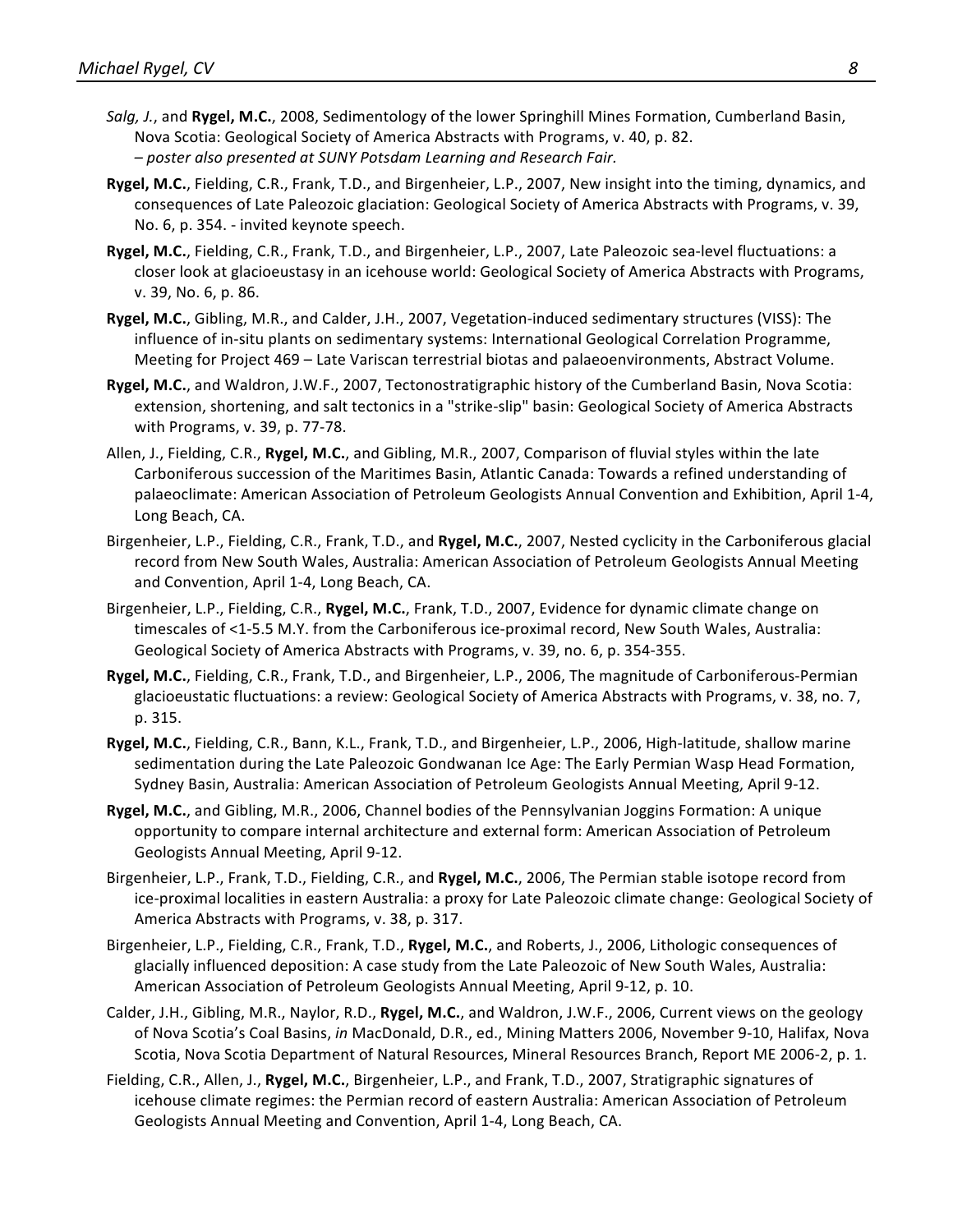- Fielding, C.R., Frank, T.D., Rygel, M.C., Birgenheier, L.P., Isbell, J.L., Koch, Z., Henry, L.C., 2007, Reconciling the timing, duration and character of Late Paleozoic Gondwanan glaciations: relevance to the midcontinent North American stratigraphic record: Geological Society of America, Abstracts with Programs, v. 39, no. 3, p. 19.
- Fielding, C.R., Rygel, M.C., Frank, T.D., Birgenheier, L.P., Jones, A.T., and Roberts, J., 2006, Near-field stratigraphic record from the Late Paleozoic Gondwanan Ice Age from eastern Australia discloses multiple, alternating glacial and non-glacial intervals: Geological Society of America Abstracts with Programs, v. 38, p. 317.
- Fielding, C.R., Bann, K.L., MacEachern, J.A., Frank, T.D., and **Rygel, M.C.**, 2006, Stratigraphic stacking patterns through a protracted icehouse interval disclose alternating glacial and non-glacial periods: the Permian of eastern Australia: American Association of Petroleum Geologists Annual Meeting, April 9-12, p. 32.
- Frank, T.D., Birgenheier, L.P., Fielding, C.R., and Rygel, M.C., 2006, Near-field stratigraphic record of the Late Paleozoic Gondwanan Ice Age from eastern Australia provides a framework for examining far-field stable isotope records: Geological Society of America Abstracts with Programs, v. 38, p. 317.
- Waldron, J.W.F., Rygel, M.C., and Roselli, C, 2006, Strike-slip faults and salt tectonics in the evolution of the late Paleozoic Maritimes Basin, Northern Appalachians of Atlantic Canada: Geological Society of America Northeastern Section Meeting, Camp Hill, PA, March 20-22.
- Rygel, M.C., Gibling, M.R., Davies, S.J., Falcon-Lang, H.J., Calder, J.H., and Waldron, J.W.F., 2005, The Pennsylvanian Joggins Formation of Nova Scotia: nature and origin of cyclic sedimentation in a rapidly subsiding depocenter: Geological Society of America Abstracts with Programs, v. 37, no. 7, p. 255.
- **Rygel, M.C.**, Gibling, M.R., and Calder, J.H., 2005, The fossil record of plant-sediment interaction: vegetationinduced sedimentary structures from the Pennsylvanian Joggins Formation, Nova Scotia: North American Paleontological Conference Programme and Abstracts, Paleobios, v. 25, Supplement to No. 2, p. 100.
- **Rygel, M.C.**, and Shipley, B.H., 2005, "The detail will surprise you" A closer look at Logan, Dawson, and Lyell's measurements of the Joggins section: GAC-MAC-CSPG-CSSS Joint Meeting, Halifax, Nova Scotia, May 16-18, Abstracts, v. 30, p. 169.
- Fielding, C.R., Frank, T.D., Birgenheier, L., Thomas, S., Rygel, M.C., and Jones, A. 2005, Revised Permian glacial record of eastern Australia: Geological Society of America Abstracts with Programs, v. 37, no. 7, p. 256.
- Gibling, M.R., Rygel, M.C., Davies, S.J., and Calder, J.H., 2005, Sequence stratigraphy of the Pennsylvanian Joggins Formation, Nova Scotia: Architecture of a rapidly subsiding extensional basin: GAC-MAC-CSPG-CSSS Joint Meeting, Halifax, Nova Scotia, May 16-18, Abstracts, v. 30, p. 66.
- Waldron, J.W.F., and Rygel, M.C., 2005, Structure of the western Cumberland Basin: implications for coalbedmethane exploration: Mining Matters 2005, Nova Scotia Department of Natural Resources, Report ME 2005-2, p. 24.
- Waldron, J.W.F., and **Rygel, M.C.**, 2005, Development and deformation of the Late Paleozoic Cumberland Basin, Nova Scotia, Canada: AAPG Annual Meeting, Calgary, Alberta, June 19-22.
- Waldron, J.W.F., and Rygel, M.C., 2005, Role of evaporite withdrawal in the preservation of a unique coalbearing succession: Pennsylvanian Joggins Formation, Nova Scotia: GAC-MAC-CSPG-CSSS Joint Meeting, Halifax, Nova Scotia, May 16-18, Abstracts, v. 30, p. 203.
- **Rygel, M.C.**, and Shipley, B.H., 2004, "Such a section as never was put together before": Logan, Dawson, Lyell, and mid-nineteenth-century measurements of the Joggins section: Geological Society of America Abstracts with Programs, v. 36, p. 244.
- **Rygel, M.C.**, Leiggi, P.A., and Bassant, P., 2004, Stratigraphic modeling with DIONISOS: Mesozoic strata of the Peschanomys Uplift, Middle Caspian Basin, Kazakhstan: ChevronTexaco Subsurface Characterization Forum, The Woodlands, Texas, October 24-29.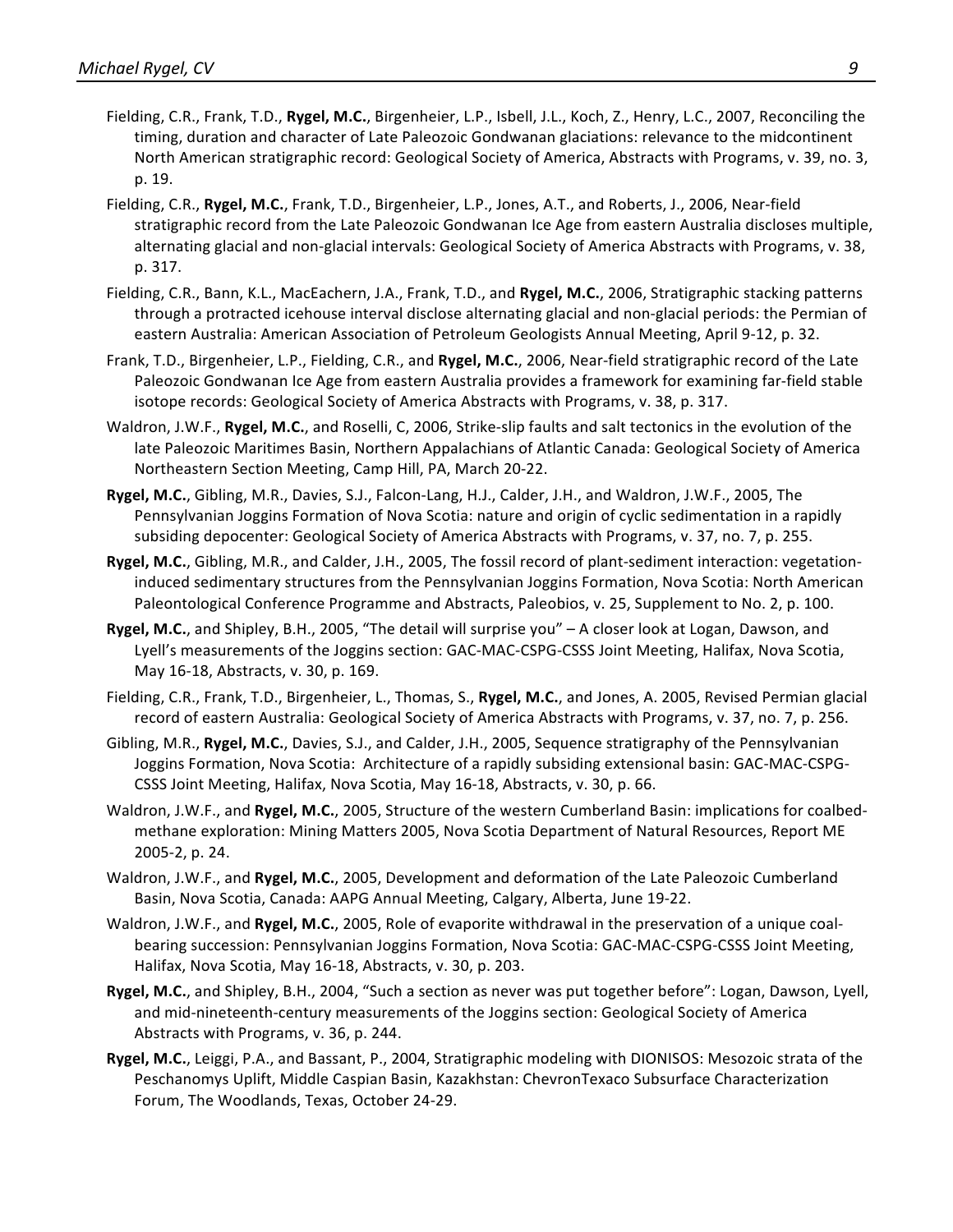- **Rygel, M.C.**, Davies, S.J., Gibling, M.R., and Calder, J.H., 2004, The Joggins Formation: sedimentological log and stratigraphic framework of the historic fossil cliffs: Abstracts, 30th Annual Atlantic Geoscience Society Meeting, Atlantic Geology, v. 40, p. 155.
- Calder, J.H., **Rygel, M.C.**, Gibling, M.R., and Hebert, B.L., 2004, Sedimentology and stratigraphy of Pennsylvanian red beds near Joggins, Nova Scotia: The proposed Lower Cove Formation with redefinition of the Joggins Formation: Abstracts, 30th Annual Atlantic Geoscience Society Meeting, Atlantic Geology, v. 40, p. 136.
- Waldron, J.W.F, and Rygel, M.C., 2004, Evolution of the Cumberland Basin, Nova Scotia: New insights on deposition and salt tectonics from seismic reflection profiles: Abstracts, 30<sup>th</sup> Annual Atlantic Geoscience Society Meeting, Atlantic Geology, v. 40, p. 160.
- Waldron, J.W.F, and Rygel, M.C., 2004, Evolution of the Cumberland Basin, Nova Scotia: New insights on deposition and salt tectonics from seismic reflection profiles: presentation to the Geological Survey of Canada's Logan Club, Ottawa, Ontario, February 3.
- Waldron, J.W.F, Rygel, M.C., and Chesterman, J.P., 2004, Salt tectonism and sedimentation patterns in the Cumberland Basin, Nova Scotia: new insights from Devon Canada's seismic reflection profiles: Canadian Society of Petroleum Geologists Conference Abstracts Volume.
- Rygel, M.C., and Gibling, M.R., 2003, Centroclinal cross strata origin, morphology, and implications for understanding ancient terrestrial ecosystems: Geological Society of America Abstracts with Programs, v.35, p. 25.
- Calder, J. H., Davies, S. J., Falcon-Lang, H. J., Gibling, M. R., Hebert, B. L., Rygel, M. C., and Scott, A. C., 2003, Current Research at Joggins: Testimony to a Prospective World Heritage Site: *in* MacDonald, D.R. (ed.), Mining Matters for Nova Scotia 2003 – Opportunities for Economic Development, Nova Scotia Department of Natural Resources Report ME 2003-2, p. 2.
- Gibling, M.R., Rygel, M.C., Falcon-Lang, H.J., and Calder, J.H., 2003, Dryland vegetation in the Paleozoic: the Pennsylvanian Record from Joggins, Nova Scotia: Geological Society of America Abstracts with Programs, v. 35, p. 25.
- **Rygel, M.C.**, Falcon-Lang, H.J., Calder, J.H., and Gibling, M.R., 2002, Sedimentology and fossil biota of a Pennsylvanian "waterhole" deposit in a dryland alluvial plain setting, Joggins, Nova Scotia: Geological Society of America Abstracts with Programs, v. 34, no. 6, p. 18.
- Rygel, M.C., Falcon-Lang, H.J., Calder, J.H., and Gibling, M.R., 2002, Sedimentology and fossil biota of a Pennsylvanian "waterhole" deposit in a dryland alluvial plain setting, Joggins, Nova Scotia: in MacDonald, D.R. (ed.), Mining Matters for Nova Scotia 2002 – Opportunities for Economic Development, Nova Scotia Department of Natural Resources Report ME 2002-2, p. 24.
- Gibling, M.R., Rygel, M.C., Falcon-Lang, H.J., Calder, J.H., and Davies, S.J., 2002, Joggins: Carboniferous river and forest landscapes: in MacDonald, D.R. (ed.), Mining Matters for Nova Scotia 2002 – Opportunities for Economic Development, Nova Scotia Department of Natural Resources Report ME 2002-2, p. 9.
- **Rygel, M.C.**, and Gibling, M.R., 2001, The interaction of sediment and vegetation some examples from the Carboniferous of Nova Scotia: Geological Society of America Abstracts with Programs, v. 33, no. 6, p. A-220.
- **Rygel, M.C.**, 2001, Fluvial sedimentology of the Joggins Formation (Pennsylvanian), Cumberland Basin, Nova Scotia: American Association of Petroleum Geologists Bulletin, v. 85, no. 11, p. 2058.
- **Rygel, M.C.**, Gibling, M.R., and Davies, S.D., 2001, Alluvial architecture of the Joggins Formation, Atlantic Canada – the evolution of fluvial style in a rapidly subsiding Carboniferous floodplain: *in* Mason, J.A., Diffendal, R.F., and Joeckel, R.M. (eds.), Program with Abstracts,  $7<sup>th</sup>$  International Conference on Fluvial Sedimentology, Open-File Report 60, Conservation and Survey Division, University of Nebraska-Lincoln, p. 238.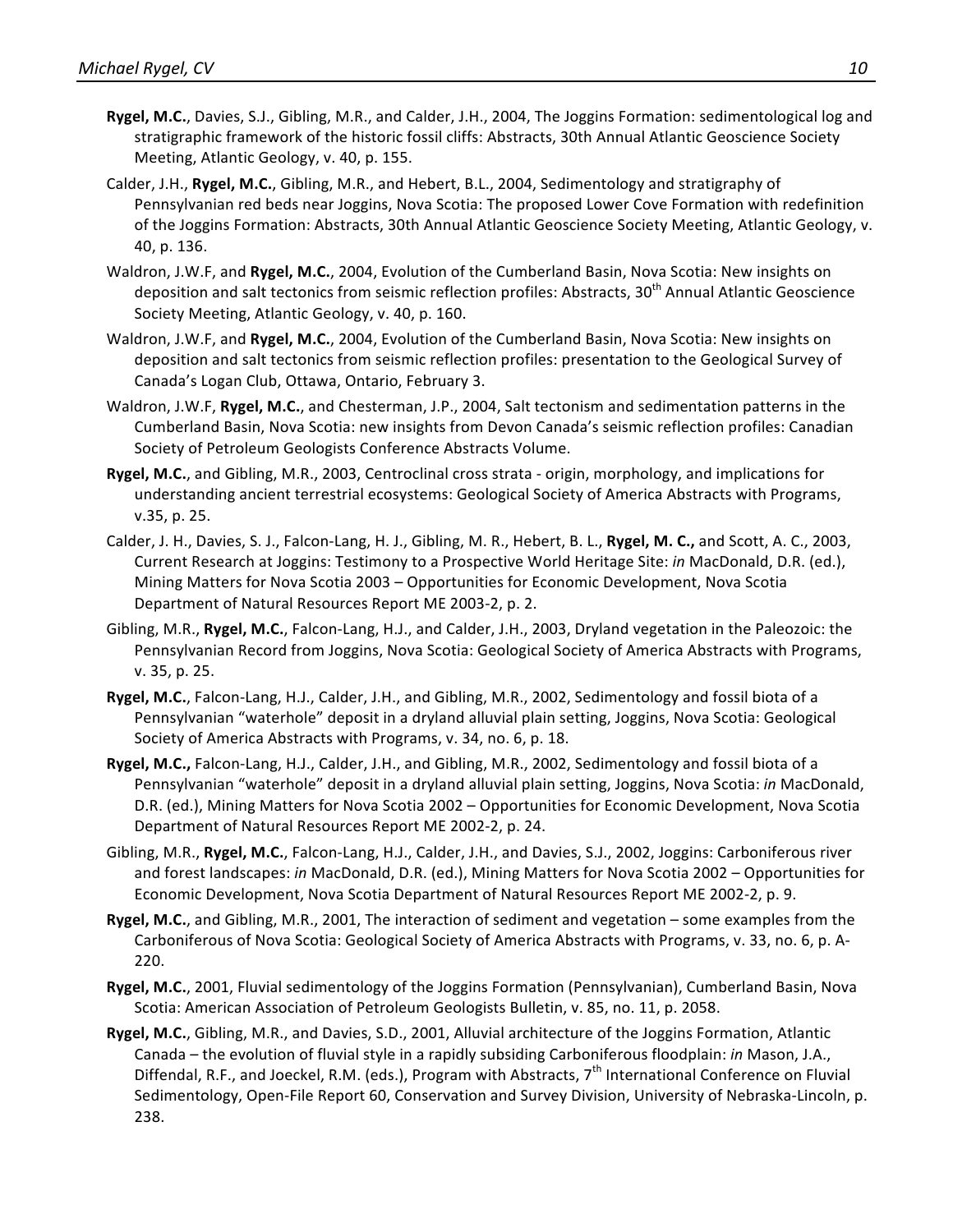**Rygel, M.C.**, and Beuthin, J.D., 2000, Paleoweathering evidence for the Mississippian-Pennsylvanian unconformity near Johnstown, Cambria County, PA: Geological Society of America Abstracts with Programs, v. 32, no. 1, p. A-71.

### **INVITED PRESENTATIONS**

- **University of North Carolina - Wilmington** September  $15<sup>th</sup>$ , 2017: Sticks and Stones – How the Evolution of Land Plants Changed Clastic Depositional Systems
- **Pennsylvania Council of Professional Geologists Annual Meeting** March 7, 2017: Licensure of Professional Geologists in NYS: An overview Sticks and Stones: How the Evolution of Land Plants Changed Clastic Depositional Systems
- **New York State DEC** January 10, 2017: Presentation about the licensure of geologists in NYS.
- **Buffalo Association of Professional Geologists Monthly Meeting** September 21, 2016: "New York State Professional Geologist Licensure Update"
- **•** Central New York Association of Professional Geologists Monthly Meeting May 19th, 2016: Sticks and Stones - How the Evolution of Land Plants Changed Clastic Depositional Systems
- **SUNY Oneonta, Department of Earth and Environmental Sciences** April 12, 2016: Licensure of professional geologists in New York State: challenges and opportunities for academic geoscience departments
- **New York State Geological Association Annual Meeting** Plattsburgh, NY on Sept. 12-13' 2015: Licensure of professional geologists in New York State: challenges and opportunities for academic geoscience departments
- **Hudson-Mohawk Professional Geologists Association Monthly Meeting** Nov. 18th, 2015: Sticks and Stones - How the Evolution of Land Plants Changed Clastic Depositional Systems
- **New York State Council of Professional Geologists Annual Meeting** Albany, NY on Nov.  $18^{th}$ , 2015: Licensure of professional geologists in New York State: challenges and opportunities for academic geoscience departments

#### • **SUNY Plattsburgh**

May 4th, 2015: Licensure of professional geologists in New York State: challenges and opportunities for academic geoscience departments

• **University of Pennsylvania** February 21, 2014: Sticks and Stones - How the Evolution of Land Plants Changed Clastic Depositional Systems

#### • **Syracuse University** November 17, 2011: Sticks and Stones - How the Evolution of Land Plants Changed Clastic Depositional Systems

• **Canadian Society of Petroleum Geologists University Outreach Tour**

January 2009: The Magnitude of Late Paleozoic Glacioeustatic Fluctuations: A Synthesis

- January  $12^{th}$ , 2009: University of Windsor, Windsor, Ontario
- January 13<sup>th</sup>, 2009: University of Western Ontario, London, Ontario
- January 15<sup>th</sup>, 2009: Laurentian University, Sudbury, Ontario
- January 16<sup>th</sup>, 2009: University of Ottawa, Ottawa, Ontario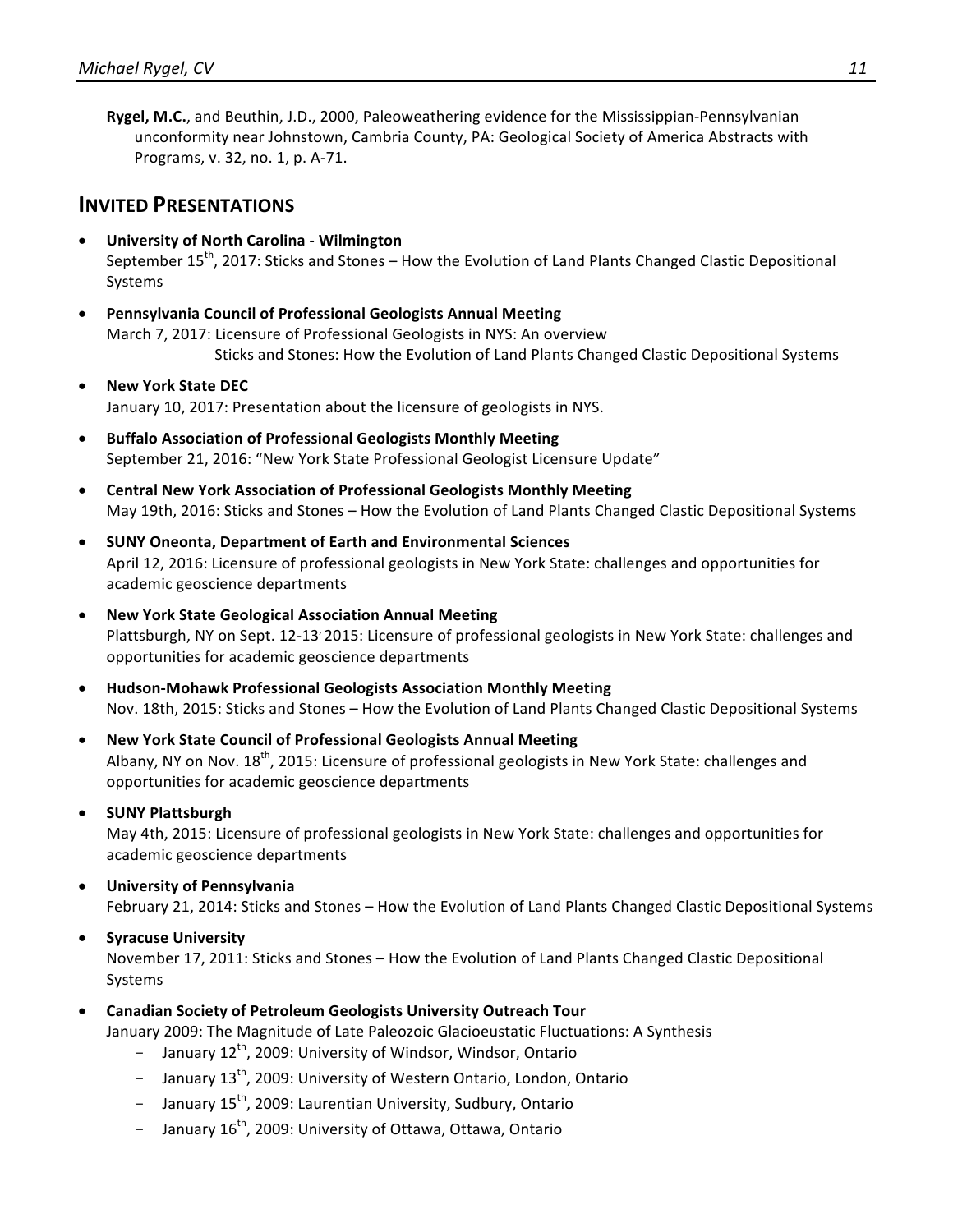- January 16<sup>th</sup>, 2009: Carleton University, Ottawa, Ontario
- **St. Lawrence University**

March 14, 2008: The Late Paleozoic Ice Age: Dynamic Glaciation in an Icehouse World

**• Canadian Society of Petroleum Geologists University Outreach Tour** 

February 2008: The Late Paleozoic Ice Age: Dynamic Glaciation in an Icehouse World

- February 13<sup>th</sup>, 2008: Acadia University, Wolfville, Nova Scotia
- February 14<sup>th</sup>, 2008: St. Francis Xavier University, Antigonish, Nova Scotia
- February 18<sup>th</sup>, 2008: University of New Brunswick, Fredricton, New Brunswick
- February 19<sup>th</sup>, 2008: Dalhousie University, Halifax, Nova Scotia
- **Canadian Society of Petroleum Geologists Technical Luncheon Series** October 9, 2007: Late Paleozoic Sea-level Fluctuations: A Critical Look at Glacioeustasy in an Icehouse World
- **University of Iowa** April 7, 2006: Changing views of the Late Paleozoic ice age: An eastern Australian perspective
- **University of Nebraska-Lincoln, Stout Lecture Series** November 11, 2005: The Fossil Record of Plant-Sediment Interaction: Vegetation-Induced Sedimentary Structures from the Pennsylvanian Joggins Formation, Nova Scotia

## **AWARDS AND HONORS**

- **President's Award for Teaching Excellence** SUNY Potsdam, Spring 2014
- **Greek Advisor of the Year** SUNY Potsdam, Spring 2012
- **Member, Omicron Delta Kappa National Leadership Honor Society** April 30, 2011
- **Student's Choice Award** Student Support Services, SUNY Potsdam, Spring 2011
- The Donald L. and Carolyn N. Biggs Earth **Science Teaching Award** Geological Society of America, Geoscience Education Division, Fall 2010
- **Elected Member, Sigma Xi Scientific Research Society** Fall, 2009
- **Who's Who In Research** SUNY Potsdam Research & Sponsored Programs Newsletter, Spring 2009
- **•** Grant Writing Initiative Award SUNY Potsdam Research & Sponsored Programs, 2006 & 2008
- **Best Ph.D. Award** Canadian Society of Petroleum Geologists, 2007
	- **Best Paper Award** Coal Geology Division, Geological Society of America, for the following presentation at the 2006 annual meeting:

Birgenheier, L.P., Frank, T.D., Fielding, C.R., and Rygel, M.C., 2006, The Permian stable isotope record from ice-proximal localities in eastern Australia: a proxy for Late Paleozoic climate change: Geological Society of America Abstracts with Programs, v. 38, p. 317.

- **Doctoral Thesis Award - Sciences and Engineering** Dalhousie University, 2006
- **Killam Pre-Doctoral Scholar** Dalhousie University; 2003-2005
- **History of Geology Division Student Award** Geological Society of America, 2004
- **President's Graduate Teaching Assistant Award** Dalhousie University, 2002-2003
- **A.L. Medlin Award** Coal Geology Division of the Geological Society of America, 2001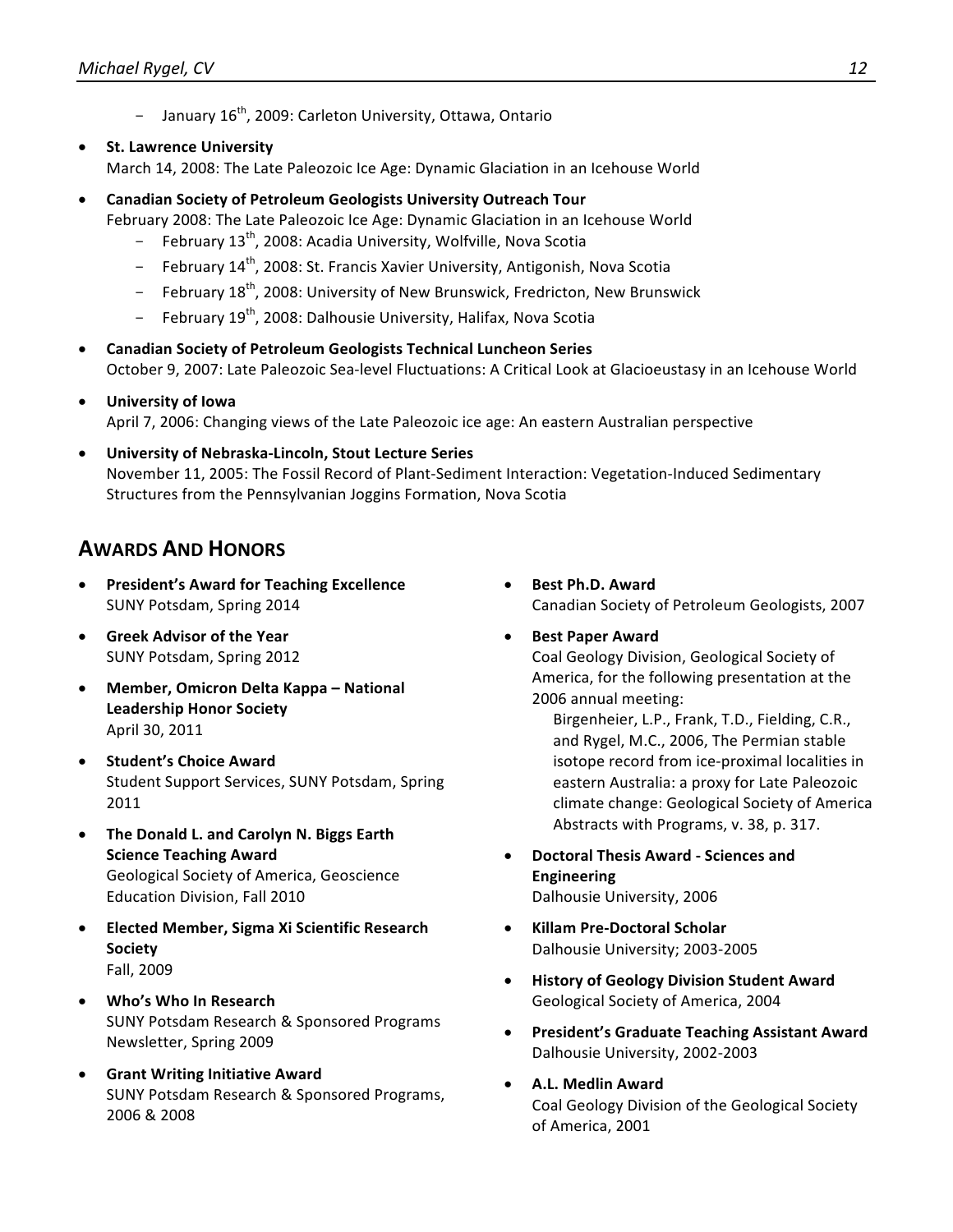- **Teaching Assistant of the Year** Dalhousie University Geology Department, 2000-2001
- **Cameron Award** Canadian Society of Coal Science and Organic Petrology, 2001
- **College Scholar (Geology Department)** University of Pittsburgh at Johnstown, Geology Department, 2000

### **GRANTS**

**SGA Capital Projects Grant** SUNY Potsdam Student Government Association, Fall 2017, \$17,563 *Geology Department Proposal for 12 Petrographic Microscopes*

#### **•** Professional Development Grants

NY United University Professors

- 2016, *Travel to the 81st Annual Field Conference of Pennsylvania Geologists in Johnstown, PA \$354*
- 2015, *Travel to 2015 GSA meeting in Baltimore, MD,* \$1,000
- 2014, Sedimentary Geochemistry of the Cumberland Basin, Nova Scotia, \$986
- 2010, *Travel to 2010 GSA meeting in Denver, CO*, \$892
- 2009, *Travel to 2009 GSA meeting in Portland, OR,* \$875
- 2008, *Early Paleozoic fluvial systems in the Appalachian Basin,* \$975
- *- 2007, Travel to 2007 GSA meeting in Denver, CO,* \$825
- *-* 2006, *Travel to 2006 GSA meeting in Philadelphia, PA, \$850*
- **Faculty Curriculum Development Grant**

Part of the SUNY Potsdam Title III Strengthening Institutions Grant, Spring 2011, \$3,000 Grant to transform my "Geology of Nova Scotia" field trip into a research-intensive course.

**Faculty-Undergraduate Summer Research Grant** 

SUNY Potsdam RSPO Office, Summer 2009, \$4,200 stipend for undergraduate Daniel Slane to work on the project: Sedimentology of the Devonian Catskill Formation: Were the Earliest Terrestrial Ecosystems Terrestrial *or Tidal?*

- **Faculty/Student Conference Travel Application (for undergraduate Dan Slane)** Funds from Title III Strengthening Institutions Grant at SUNY Potsdam, October 2009, \$1,000 *Travel to 2009 Geological Society of America Annual Meeting in Portland, Oregon*
- Petroleum Research Foundation Grant #47967-GB8 American Chemical Society, 2008 through 2011, \$50,000 Alluvial Architecture of the Springhill Mines and Ragged Reef Formations: Fluvial Reservoir Characteristics *Linked to Paleogeomorphology*
- **Research and Creative Endeavors Grant** SUNY Potsdam RSPO Office, 2007, \$725 Understanding Early Terrestrial Ecosystems: The Upper Devonian Catskill Formation of Northcentral *Pennsylvania*
- **Jonathan Groft Memorial Scholarship** UPJ Geology Department, 1999
- **Summer Field Course Scholarship** National Association of Geoscience Teachers, 1999
- **Indiana University Summer Scholarship** Indiana University, 1999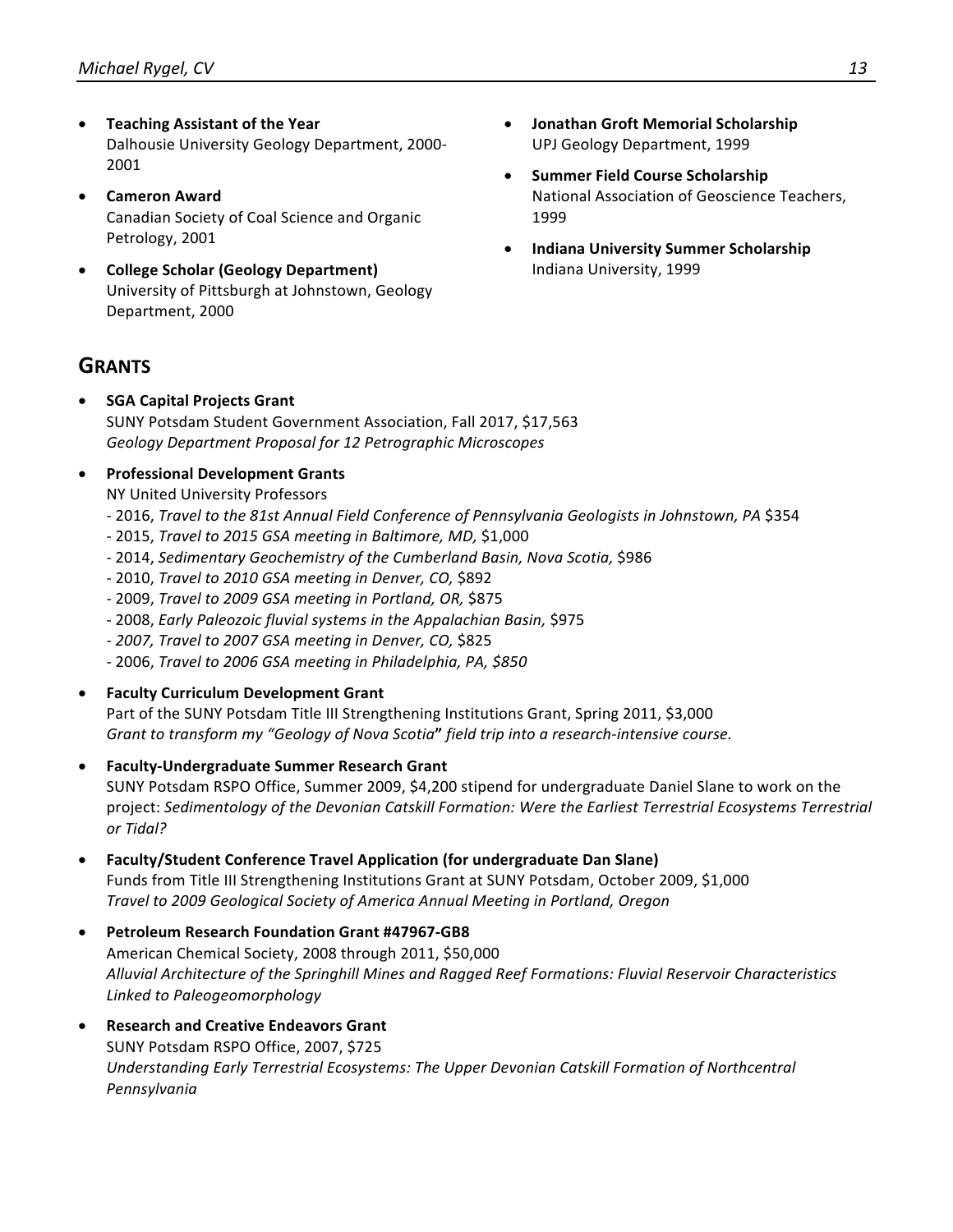- **Pennsylvania Department of Conservation and Natural Resources Grant** 2007; \$1,219 Understanding Early Terrestrial Ecosystems: The Upper Devonian Catskill Formation of Northcentral *Pennsylvania*
- **Curriculum Development Grant** SUNY Potsdam RSPO Office, 2006; **\$1,000** Sedimentary Geology: A hands-on approach to understanding Earth surface processes and materials
- **•** Conference Travel Grant SUNY Potsdam RSPO, 2006, \$200
- **Nova Scotia Museum Grant** 2003, \$3,200 Vegetation-induced sedimentary structures from the fossil forests of Nova Scotia: insight into the dynamics of *early terrestrial ecosystems*
- **Graduate Research Grant** Geological Society of America, 2001, \$2,600 Fluvial sedimentology of the Joggins Formation, Cumberland County, Nova Scotia
- **Graduate Research Grant** American Association of Petroleum Geologists, 2001, \$1,911 *Fluvial sedimentology of the Joggins Formation, Cumberland County, Nova Scotia*
- **Medlin Award** Coal Geology Division of the Geological Society of America, 2001, \$1,500 *Channels and Coal – floodplain dynamics of the Pennsylvanian Joggins Formation*

#### • **Undergraduate Research Grant** Northeastern Section of the Geological Society of America, 1999, \$600 *Paleopedogenic analysis of a possible silica-cemented paleosol (ganister)* at the Mississippian-Pennsylvanian *unconformity near Johnstown, PA*

### **TEACHING DEVELOPMENT & CONTINUING EDUCATION**

- **Geophotography Course** On the Cutting Edge Workshop Series; February-March 2013
- **Ground Based Lidar Methods and Applications** Geological Society of America Annual Meeting, 29 October, 2010
- **Research Proposal Workshop** The Grantsmanship Center, Sept. 17<sup>th</sup>-19<sup>th</sup>, 2009
- **Earth Science Literacy Initiative** Online Workshop, May  $12^{\text{th}}$ -23<sup>rd</sup>, 2008
- **•** Designing Effective and Innovative Courses in the Geosciences On the Cutting Edge Workshop Series, Clinton, NY, July  $8^{th}$  -12<sup>th</sup>, 2007
- **Invited Panelist, Perspectives on Education** February 2004, Dalhousie University, Center for Learning & Teaching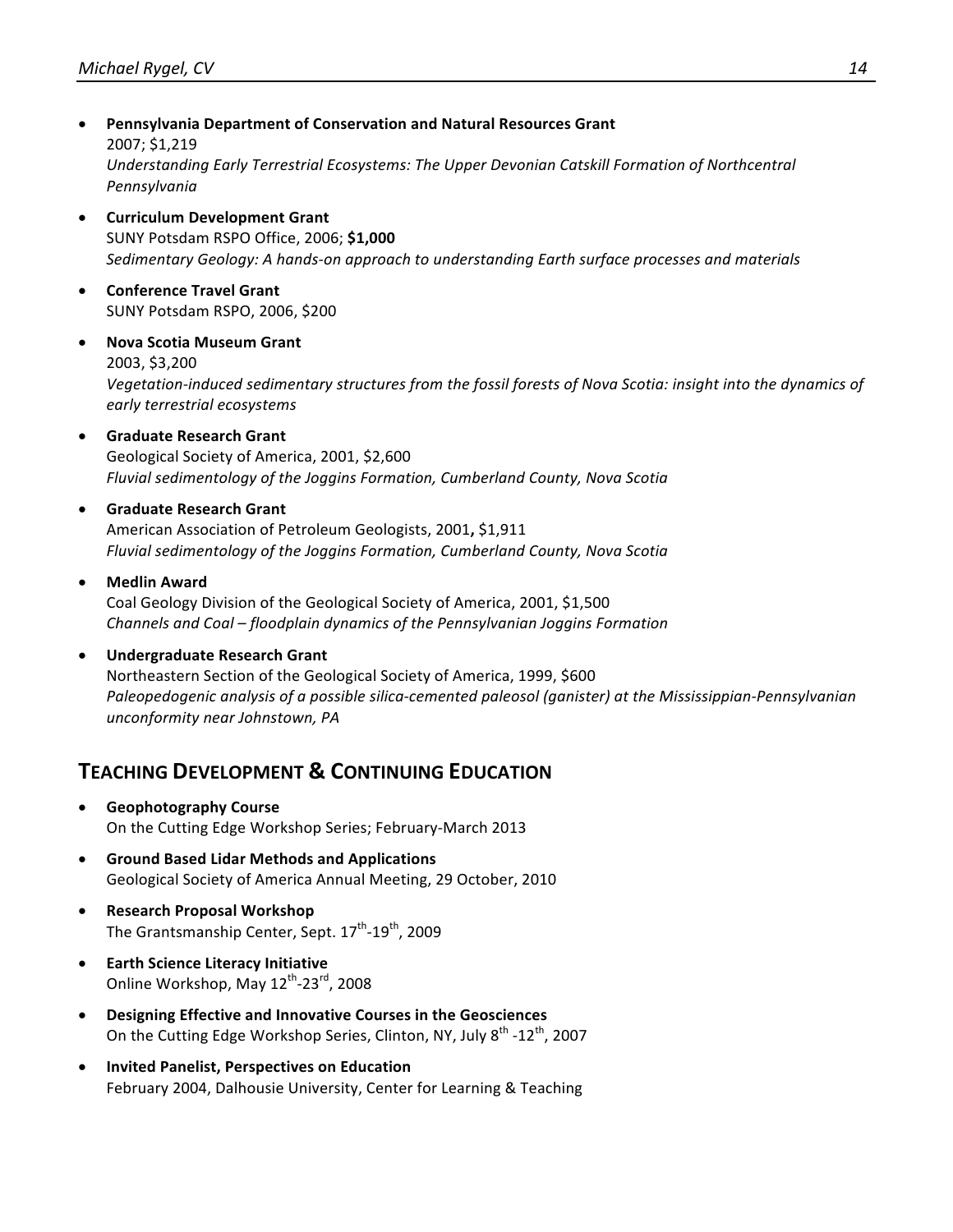- Teaching Methods, How to Speak, Managing Conflict, and Student Assessment Methods Workshops Dalhousie University, Office of Instructional Development and Technology (OIDT), March 2003
- **Surviving Academia** Geological Society of America Annual Meeting, October 2001

### **SERVICE**

- **Associate Editor, Canadian Journal of Earth Sciences** September 2012 to present
- **Associate Editor, Journal of Sedimentary Research**
	- May 2009 to present
- **New York State Council of Professional Geologists**
	- Director: February 2010 to present
	- Vice President: 2014
	- President: 2015-2017
- **External Reviewer**
	- American Chemical Society, Petroleum Research Fund
	- Atlantic Geology
	- Basin Research
	- Canadian Journal of Earth Sciences
	- Geological Society of America Bulletin
	- Geology
	- Gondwanan Geology
- Journal of the Geological Society, London
- Journal of Sedimentary Research
- Norton Publishing (several book chapters and online products)
- Sedimentary Geology
- National Science Foundation
- Natural Sciences and Engineering Research Council of Canada

- **Campus-Level Service**
	- SUNY Potsdam Environmental Studies Department, Advisor, Fall 2017-present
	- General Education Task Force, SUNY Potsdam, Spring 2016-Present. Member of the Thinking Scientifically and Freshman Seminar Working Groups.
	- SUNY Potsdam Faculty Senate, Member-at-Large, 2008-2010 Department Representative, Fall 2011 and Fall 2016-present
	- Honors Council, SUNY Potsdam, Spring 2014-present
	- Arts and Sciences Curriculum Committee, SUNY Potsdam, Spring 2011-Spring 2016
	- Hill Endowment Administrative Committee, SUNY Potsdam, Member, Fall 2006-2012
	- Teaching and Learning Technology Roundtable, SUNY Potsdam, Member, Fall 2007-Spring 2014 Communication Subcommittee Chair, 2008-2010
	- SUNY Potsdam Collegiate Science and Technology Entry Program, Advisory Board, SUNY Potsdam, Spring 2009-2012
	- Mt. Emmons Scholarship Selection Committee, SUNY Potsdam, Spring 2012 and Spring 2014
	- User Services Librarian Search Committee, SUNY Potsdam, Spring 2009
	- Research and Creative Endeavors Committee, SUNY Potsdam, Member, Fall 2007-Spring 2010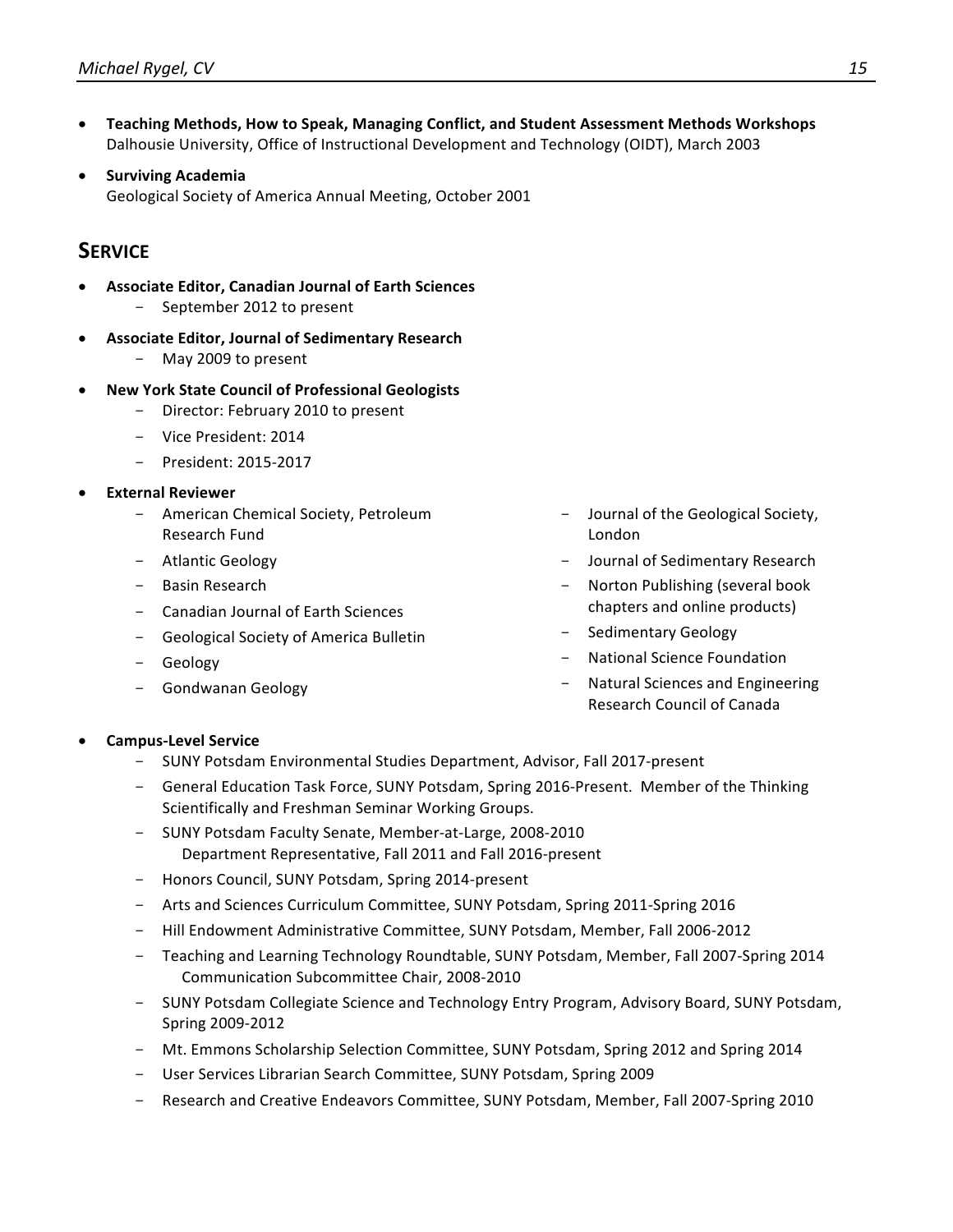- Geology Department Review Report, SUNY Potsdam, Editor, Fall 2007
- **College-Related Public Service** 
	- SOAR Program, SUNY Potsdam
		- Spring  $2011 -$  Life through Time
		- Fall 2012 Earth's Climate History
	- Sigma Gamma Epsilon (student Honor Society), Advisor, Fall 2007-present
	- Advisor, Zeta Gamma Sigma Sorority, 2008-present
	- Participant, SUNY Potsdam Open House Programs, 2006-present
	- Participant, Geology Department Open House, 2006-present
	- Panelist, Bregman Book Discussion Series, A Passion for Mars, March 2<sup>nd</sup>, 2010
	- Speaker, President's Emeriti Breakfast, SUNY Potsdam, Feb. 12<sup>th</sup>, 2009
	- Panelist, Bregman Book Discussion Series, Children of the Sun by Alfred Crosby, January 20<sup>th</sup>, 2007
- **Community Service**
	- Geology hike for Potsdam High School, June  $3^{rd}$ , 2010
	- Participant, High School Science Lab Day, 2007-2015
	- Participant, Middle School Science Olympiad, 2007-present
	- Participant, Geology Department Rock and Fossil Show, 2007 and 2008
	- Co-Organizer, Geology Workshop for Norwood-Norfolk Middle School, March 23<sup>rd</sup>, 2007
	- Co-Organizer, Geology Workshop for St. Lawrence Middle School, March  $29^{th}$ , 2007

### **MEDIA COVERAGE**

- **Watertown Times, October 18, 2017, SUNY** Potsdam introduces new major in geographic information science
- **SUNY Potsdam YouTube Video, March 12, 2012** Geology Professor - Dr. Mike Rygel, available at http://youtu.be/eXHL9GFXBNU
- **Watertown Times, August 24, 2011** Virginia earthquake felt in the North Country
- Advance News, December 26, 2010, p. 7A SUNY Potsdam's Michael Rygel honored for teaching
- **Daily Courier Observer, December 18, 2010, p. 9** Geology professor Rygel receives Biggs Award
- **Watertown Times, June 23, 2010** Canadian quake shakes buildings, people throughout North Country
- **North Country Public Radio, June 23, 2010** Interview about Canadian earthquake http://www.northcountrypublicradio.org/news/ story/15861/breaking-earthquake-shakesnorthern-new-york-ontario-and-quebec
- **Potsdam People, Spring 2009, p. 3** CBC Documents Research by Potsdam Prof. and **Students**
- Land and Sea (CBC Television Series), October **26, 2008**

Joggins, webcast available at: http://www.cbc.ca/landandsea/2009/05/joggins .html

- Daily Courier & Observer, October 24, 2008, p. **7** CBC Series Features SUNY Potsdam Crew
- **Halifax Chronicle Herald, July 3, 2008, p. B4** New York Science, N.S. Rocks